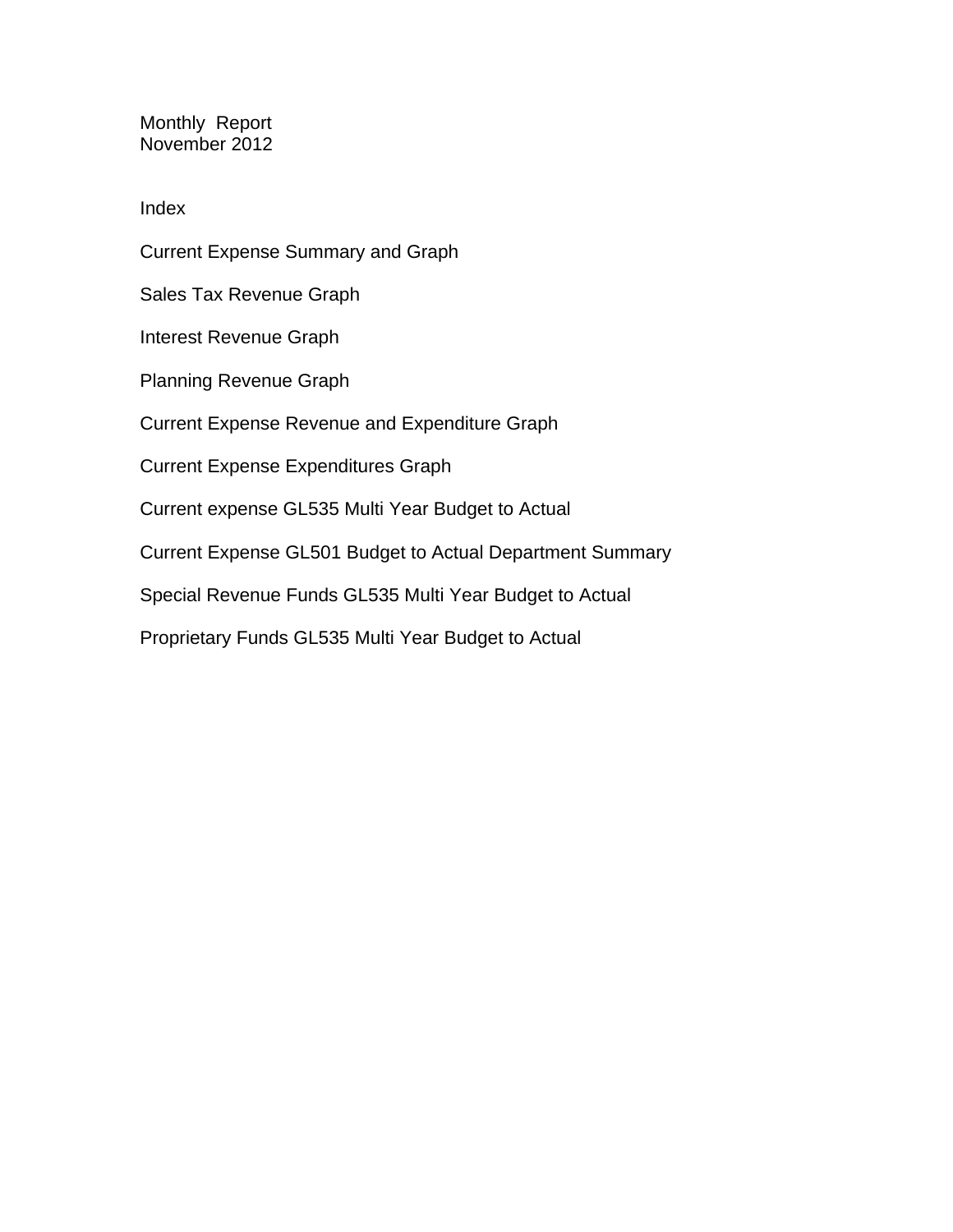|                               | CURRENT EXPENSE Thousands (000's) |                     |                         |               |                |            |                         |               |                          |            |                         |               |
|-------------------------------|-----------------------------------|---------------------|-------------------------|---------------|----------------|------------|-------------------------|---------------|--------------------------|------------|-------------------------|---------------|
|                               |                                   | <b>Current Year</b> |                         |               |                | 2012       |                         |               |                          | 2011       |                         |               |
|                               | Current                           | <b>YTD</b>          | <b>Budget</b>           | % VS          | Current        | <b>YTD</b> | <b>Budget</b>           | % VS          | Current                  | <b>YTD</b> | <b>Budget</b>           | % VS          |
|                               | Actual                            | Actual              | Net of Beg.<br>Fund Bal | <b>Budget</b> | Actual         | Actual     | Net of Beg.<br>Fund Bal | <b>Budget</b> | Actual                   | Actual     | Net of Beg.<br>Fund Bal | <b>Budget</b> |
| Revenue                       |                                   |                     |                         |               |                |            |                         |               |                          |            |                         |               |
| <b>Property Tax</b>           | 963                               | 7,089               | 7,182                   | 99%           | 808            | 7,257      | 7,437                   | 98%           | 1,182                    | 6,894      | 7,368                   | 94%           |
| Sales Tax                     | 383                               | 3.749               | 3,850                   | 97%           | 383            | 3,805      | 4,111                   | 93%           | 420                      | 3,894      | 4,326                   | 90%           |
| <b>Planning and Community</b> | 106                               | 1,161               | 1,656                   | 70%           | 155            | 1,349      | 1,412                   | 96%           | 135                      | 1,371      | 1,229                   | 112%          |
| Interest - Investment         | 55                                | 399                 | 255                     | 156%          | 36             | 215        | 200                     | 108%          | 22                       | 279        | 550                     | 51%           |
| Other                         | 312                               | 5,320               | 5,117                   | 104%          | 344            | 5,229      | 5,276                   | 99%           | 321                      | 5,096      | 5,171                   | 99%           |
| Subtotal                      | 1,819                             | 17,718              | 18,060                  | 98%           | 1,726          | 17,856     | 18,436                  | 97%           | 2,080                    | 17,534     | 18,644                  | 94%           |
| Intergovernmental (Grants)    | 133                               | 964                 | 1,066                   | 90%           | 99             | 766        | 1,040                   | 74%           | 56                       | 779        | 807                     | 97%           |
| Total                         | 1,952                             | 18,682              | 19,126                  | 98%           | 1,825          | 18,622     | 19,476                  | 96%           | 2,136                    | 18,313     | 19,451                  | 94%           |
| Interfund Transfers-In        | $\blacksquare$                    | 2,201               | 2,301                   | 96%           | $\blacksquare$ | 1,879      | 1,919                   | 98%           | $\blacksquare$           | 1,948      | 1,948                   | 100%          |
| Use of Beg Fund Balance       |                                   |                     | 130                     | 0%            |                |            | 185                     | 0%            | ä,                       | ä,         | 1,210                   | 0%            |
| <b>Total Revenue</b>          | 1,952                             | 20,883              | 21,557                  | 97%           | 1,825          | 20,501     | 21,580                  | 95%           | 2,136                    | 20,261     | 22,609                  | 90%           |
|                               |                                   |                     |                         |               |                |            |                         |               |                          |            |                         |               |
| Expenditures                  | 1,635                             | 17,651              | 20,371                  | 87%           | 1,584          | 17,287     | 19,917                  | 87%           | 1,565                    | 18,549     | 21,347                  | 87%           |
| Interfund Transfers-Out       |                                   | 1,185               | 1,186                   | 100%          |                | 1,205      | 1,663                   | 72%           | $\overline{\phantom{0}}$ | 1,361      | 1,262                   | 108%          |
| <b>Total Expenditures</b>     | 1,635                             | 18,836              | 21,557                  | 87%           | 1,584          | 18,492     | 21,580                  | 86%           | 1,565                    | 19,910     | 22,609                  | 88%           |
| <b>Net Current Expense</b>    | 317                               | 2,047               | $\mathbf 0$             |               | 241            | 2,009      | 0                       |               | 571                      | 351        | 0                       |               |





H:\Accounting\Monthly Reports\2012 Mo Report\11 NOV 2012\1012 NOV 2012.xls 12/17/2012 4:34 PM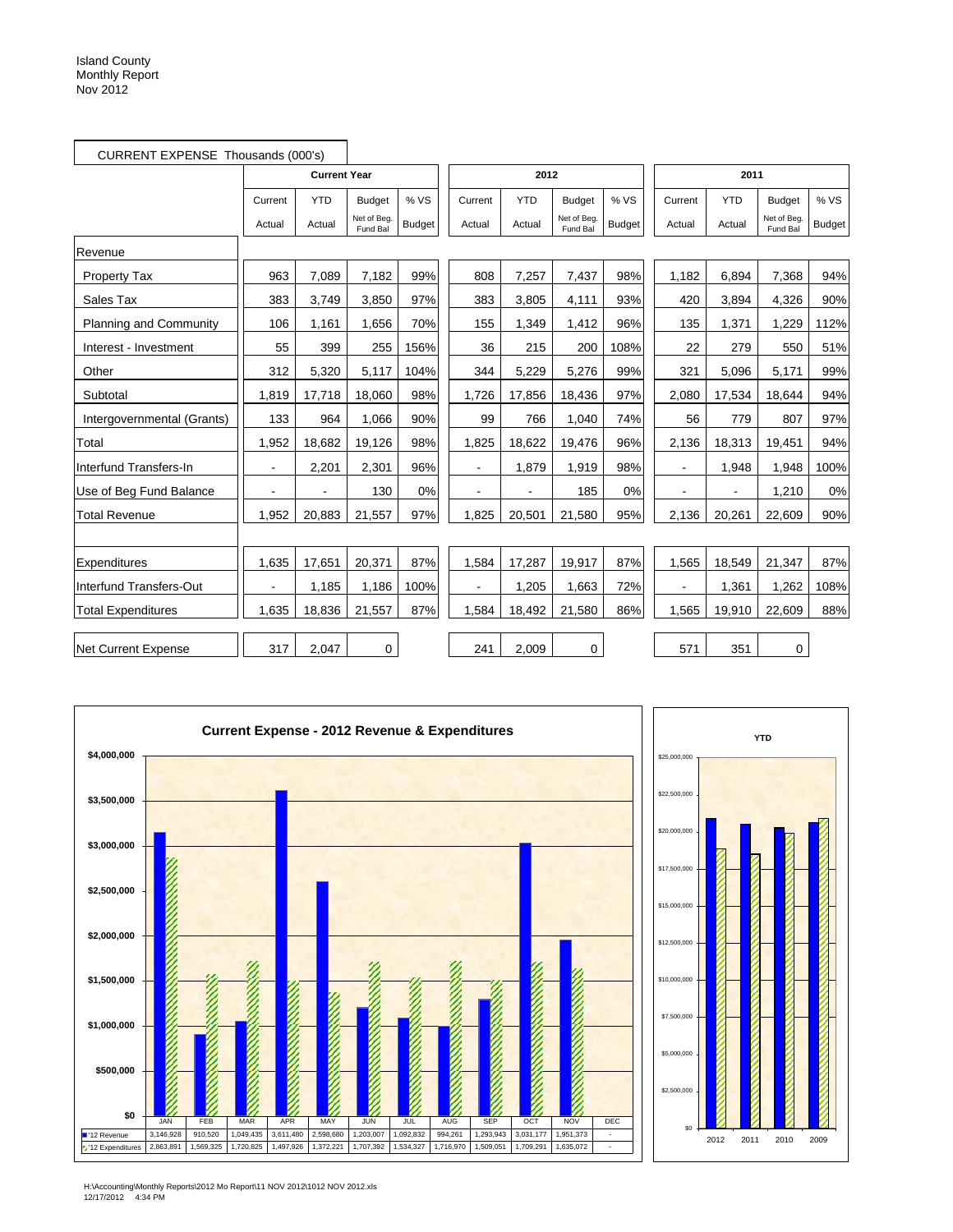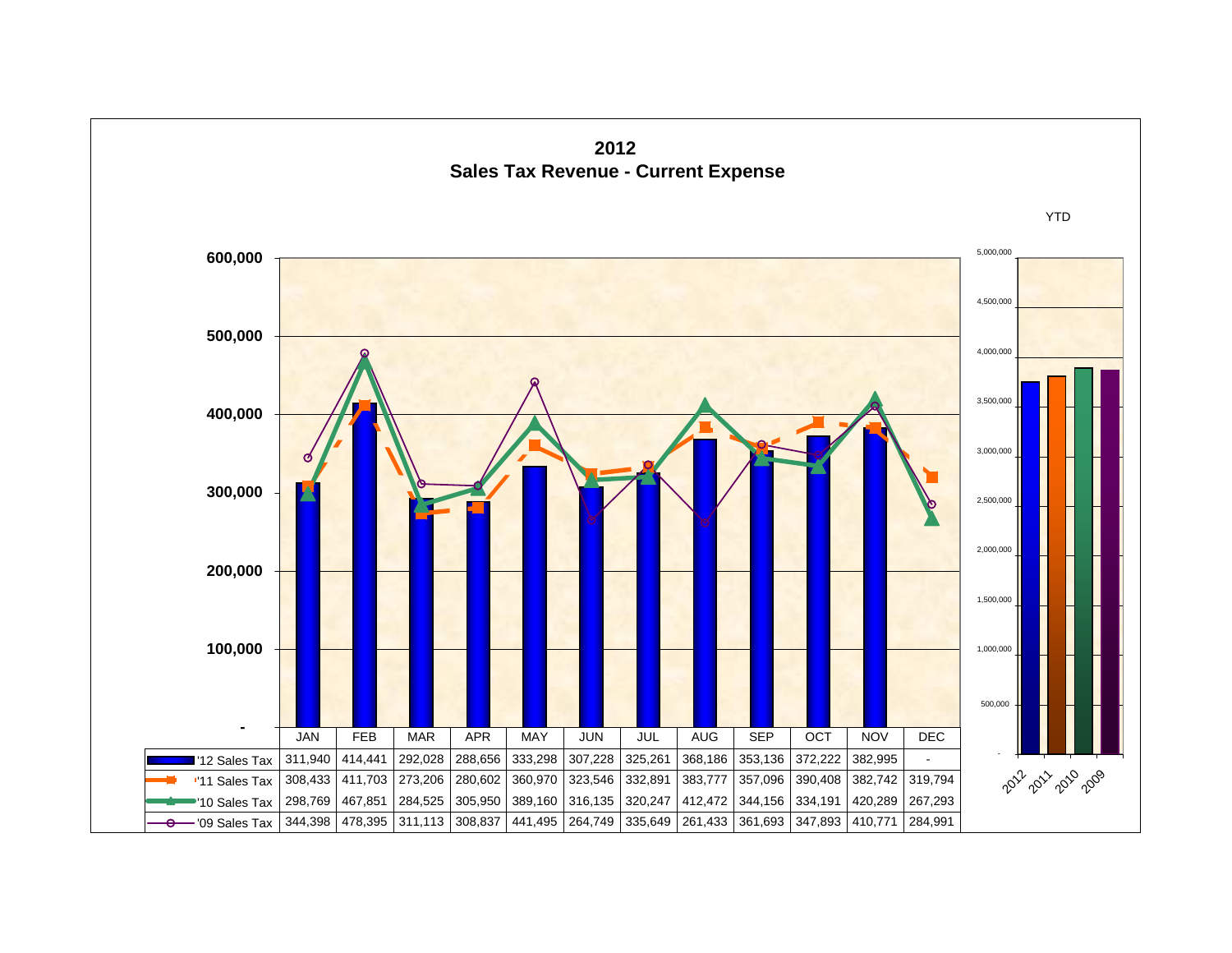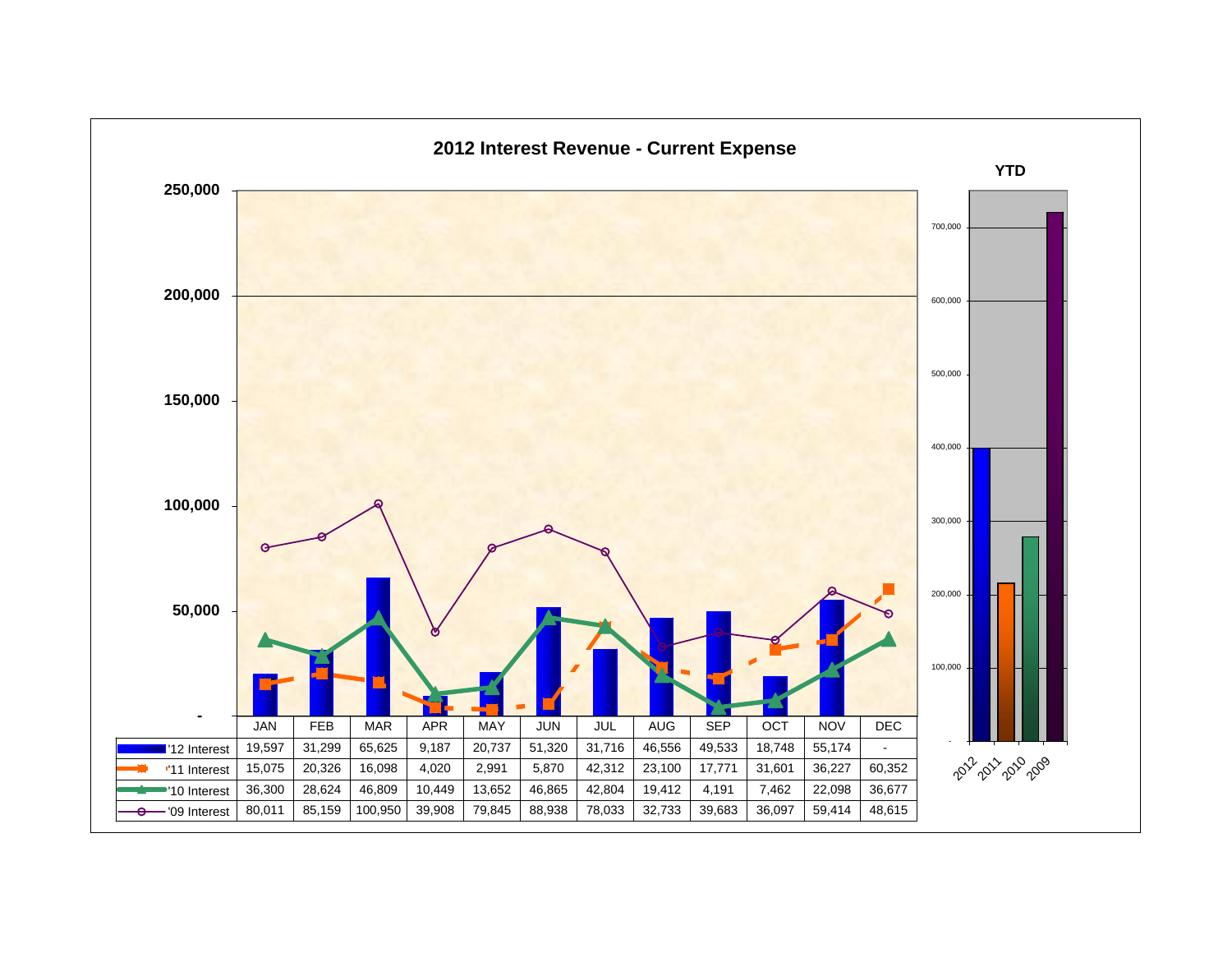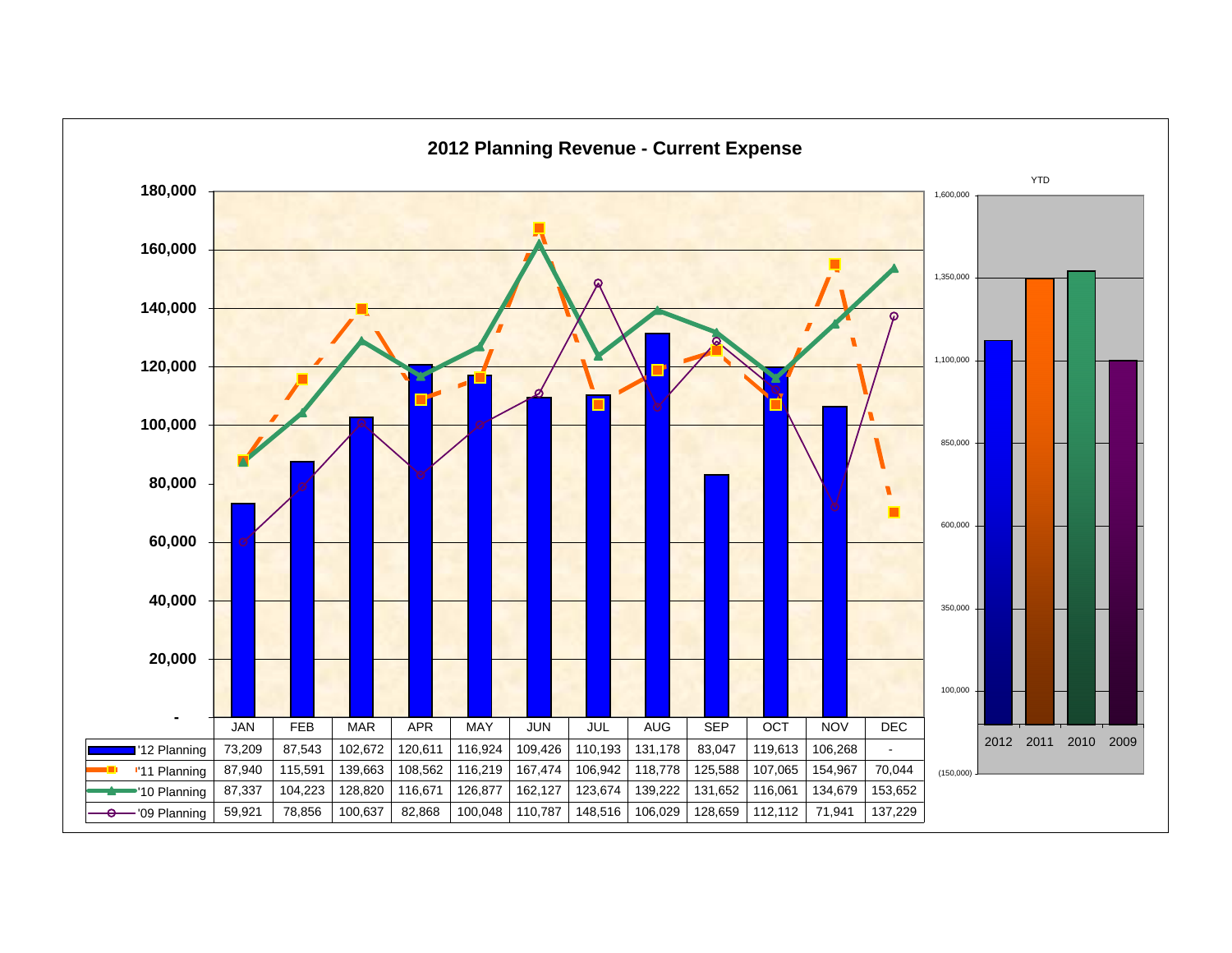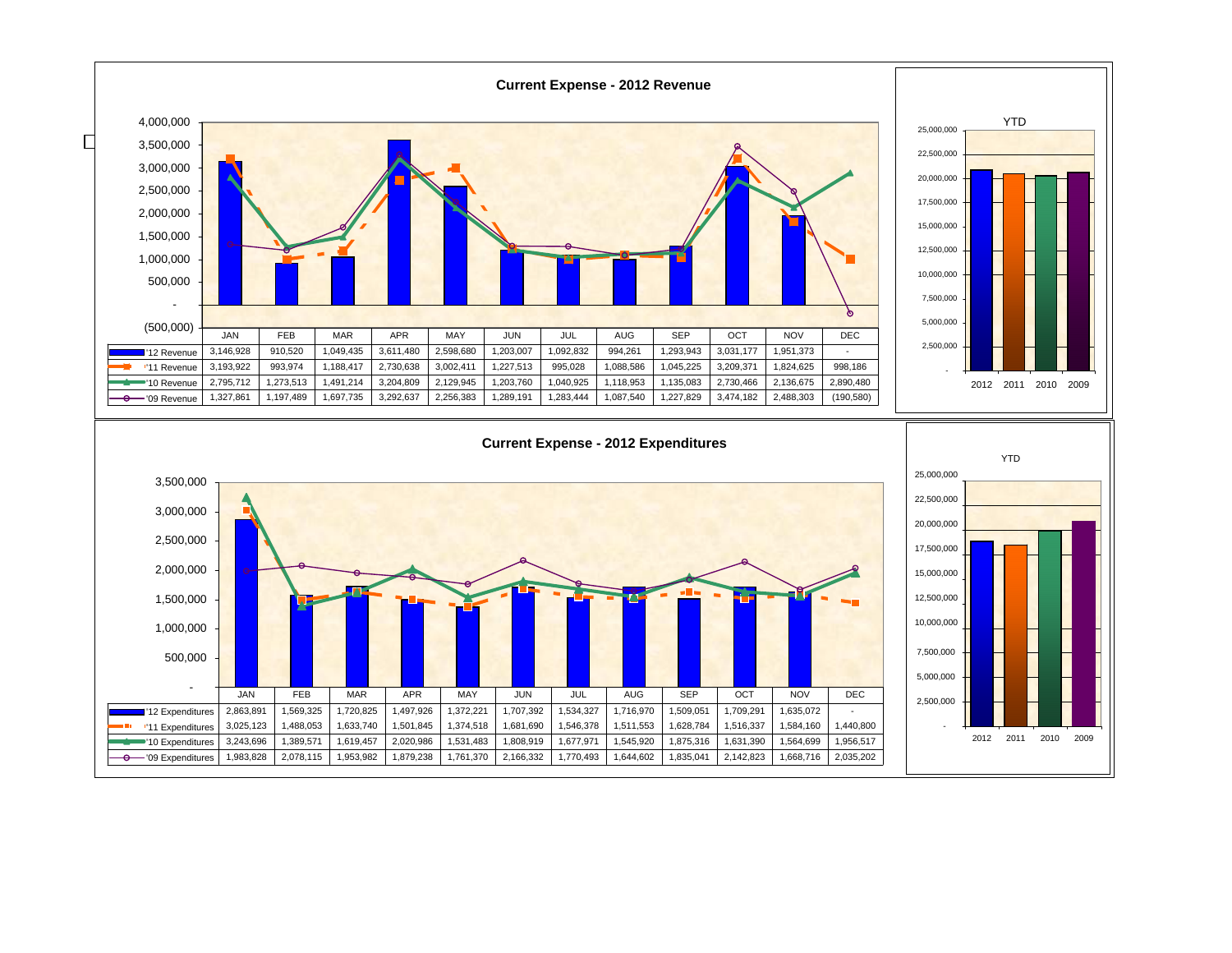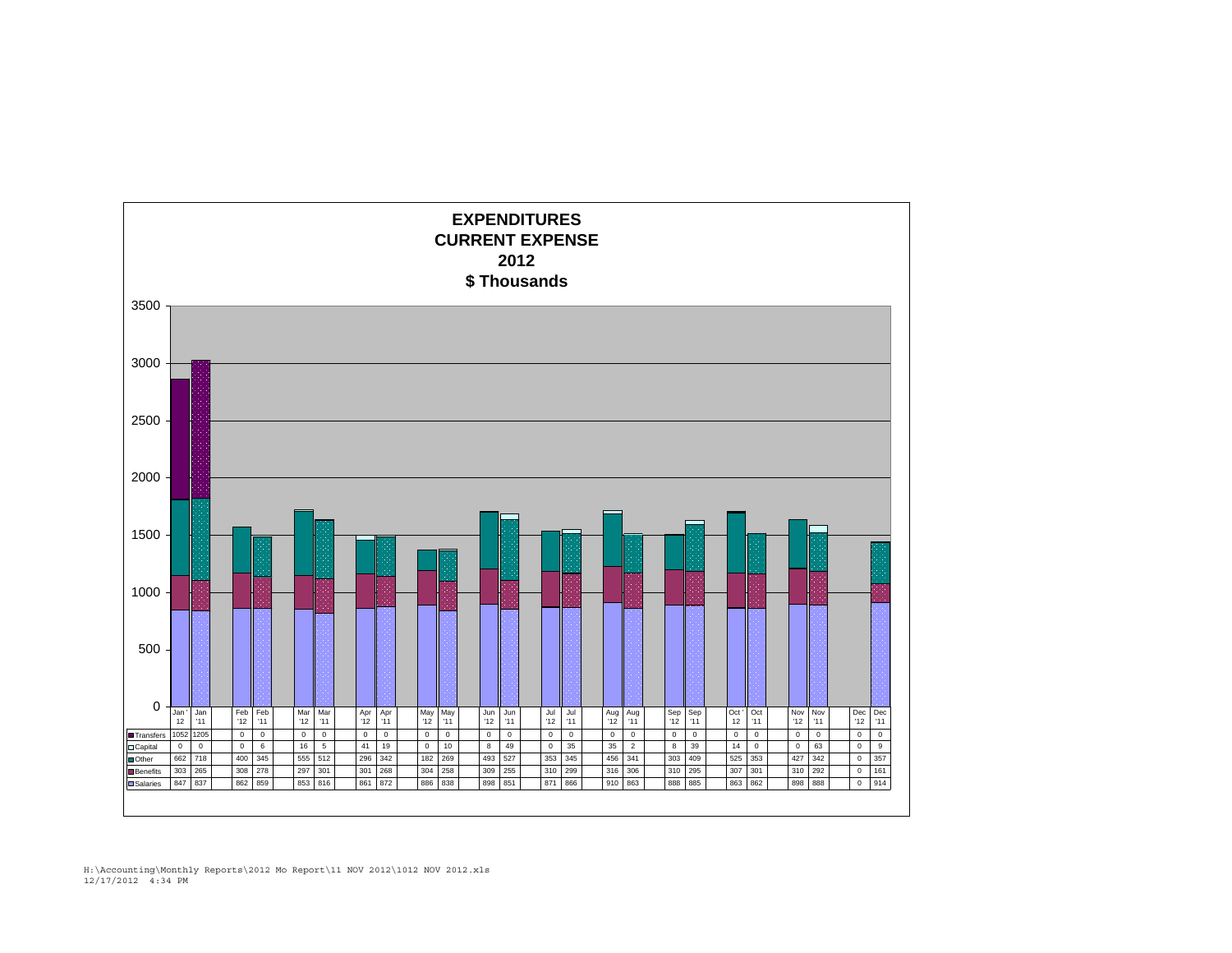|                              |                    |                                    |                 | 2012             | 2012<br>Month  | 2012<br>Year to | 2012<br><b>Encumbered</b> | 2012           |                |
|------------------------------|--------------------|------------------------------------|-----------------|------------------|----------------|-----------------|---------------------------|----------------|----------------|
|                              |                    | <b>Prior Years to Date Actuals</b> |                 | Approved         | to Date @      | Date @          | Amount @                  | Balance @      | <b>Percent</b> |
| Object                       | <b>Description</b> | 2010                               | 2011            | <b>Budget</b>    | 11/30/2012     | 11/30/2012      | 11/30/2012                | 11/30/2012     | <b>YTD</b>     |
| <b>CURRENT EXPENSE (001)</b> |                    |                                    |                 |                  |                |                 |                           |                |                |
| USE OF FUND BALANCE          |                    | 0.00                               | 0.00            | 130.000.00       | 0.00           | 0.00            | 0.00                      | 130.000.00     | $0\%$          |
| <b>REVENUES</b>              |                    | 17,534,103.38                      | 17,855,047.32   | 18,160,527.00    | 1,818,810.36   | 17,719,190.62   | 0.00                      | 441,336.38     | 98 %           |
| <b>GRANT REVENUES</b>        |                    | 779.051.00                         | 765.663.15      | 1.066.288.00     | 132.562.66     | 963.886.21      | 0.00                      | 102.401.79     | 90%            |
| <b>EXPENDITURES</b>          |                    | (18,548,862.81)                    | (17,287,076.27) | (20.371.421.25)  | (1,635,071.76) | (17,651,115.66) | 0.00                      | (2,720,305.59) | 87%            |
| <b>TRANSFERS IN</b>          |                    | .947.900.00                        | 1.879.000.00    | 2,200,560.00     | 0.00           | 2.200.560.00    | 0.00                      | 0.00           | 100 %          |
| <b>TRANSFERS OUT</b>         |                    | (1,360,545.77)                     | (1,205,107.00)  | (1, 185, 954.00) | 0.00           | (1,185,176.42)  | 0.00                      | (777.58)       | 100 %          |
| Net CURRENT EXPENSE (001)    |                    | 351,645.80                         | 2.007.527.20    | (0.25)           | 316,301.26     | 2.047.344.75    | 0.00                      | (2,047,345.00) |                |
| <b>Grand Total All Funds</b> |                    | 351.645.80                         | 2,007,527.20    | (0.25)           | 316.301.26     | 2.047.344.75    | 0.00                      | (2,047,345.00) |                |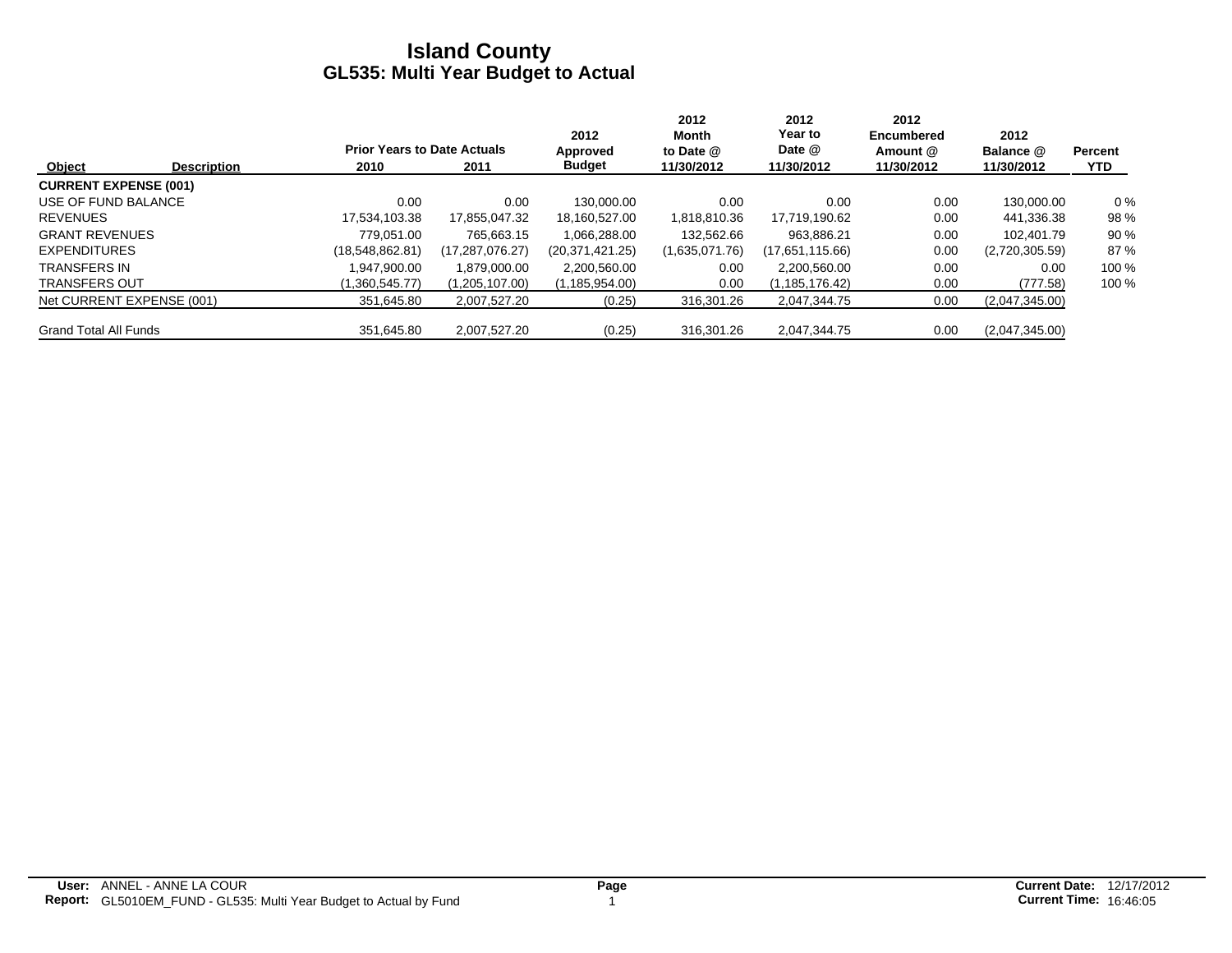|                                                          |                   |                       |                    | <b>Report Date: 11/30/2012</b>  |                       |
|----------------------------------------------------------|-------------------|-----------------------|--------------------|---------------------------------|-----------------------|
| <b>Group - Description</b>                               | <b>Budget</b>     | <b>Actual</b>         | <b>Encumbrance</b> | <b>Balance</b>                  | Percent<br><b>YTD</b> |
| <b>Dept: 11 PUBLIC WORKS</b><br>Revenue                  |                   |                       |                    |                                 |                       |
| 34 CHARGES FOR GOODS & SERVICES                          | 10,560.00         | 26,846.18             | 0.00               | (16, 286.18)                    | 254.22                |
|                                                          | 4,000.00          |                       |                    |                                 | 168.16                |
| <b>36 MISCELLANEOUS REVENUES</b>                         |                   | 6,726.77              | 0.00               | (2,726.77)                      |                       |
| 39 OTHER FINANCING SOURCES                               | 167,060.00        | 170,538.35            | 0.00               | (3,478.35)                      | 102.08                |
| <b>Revenue Total:</b>                                    | 181,620.00        | 204,111.30            | 0.00               | (22, 491.30)                    | 112.38                |
| <b>Expenditures</b><br>10 SALARIES & BENEFITS            | 126,700.00        | 133,605.47            |                    | (6,905.47)                      | 105.45                |
|                                                          |                   |                       | 0.00<br>0.00       |                                 |                       |
| 20 MAINTENANCE & OPERATIONS<br><b>30 INTERGOVERNMENT</b> | 55,420.00<br>0.00 | 49,878.71<br>1,480.68 | 0.00               | 5,541.29                        | 90.00                 |
| <b>Expenditure Total:</b>                                | 182,120.00        | 184,964.86            | 0.00               | (1,480.68)<br>(2,844.86)        | $0.00\,$<br>101.56    |
| <b>Dept Total:</b>                                       | (500.00)          | 19,146.44             | 0.00               | (19, 646.44)                    |                       |
|                                                          |                   |                       |                    |                                 |                       |
| <b>Dept: 13 HUMAN SERVICES</b><br><b>Expenditures</b>    |                   |                       |                    |                                 |                       |
| 20 MAINTENANCE & OPERATIONS                              | 152,435.00        | 127,063.62            | 0.00               | 25,371.38                       | 83.35                 |
| 50 INTERDEPT & TRANSFERS                                 | 6,010.00          | 6,010.00              | 0.00               | 0.00                            | 100.00                |
| <b>Expenditure Total:</b>                                | 158,445.00        | 133,073.62            | 0.00               | 25,371.38                       | 83.98                 |
| <b>Dept Total:</b>                                       | (158, 445.00)     | (133,073.62)          | 0.00               | (25, 371.38)                    |                       |
|                                                          |                   |                       |                    |                                 |                       |
| Dept: 20 ASSESSOR<br><b>Revenue</b>                      |                   |                       |                    |                                 |                       |
| 34 CHARGES FOR GOODS & SERVICES                          | 11,700.00         | 22,366.16             | 0.00               | (10, 666.16)                    | 191.16                |
| <b>36 MISCELLANEOUS REVENUES</b>                         | 1,000.00          | 30.83                 | 0.00               | 969.17                          | 3.08                  |
| <b>Revenue Total:</b>                                    | 12,700.00         | 22,396.99             | 0.00               | (9,696.99)                      | 176.35                |
| <b>Expenditures</b>                                      |                   |                       |                    |                                 |                       |
| 10 SALARIES & BENEFITS                                   | 935,651.00        | 856,165.09            | 0.00               | 79,485.91                       | 91.50                 |
| 20 MAINTENANCE & OPERATIONS                              | 107,430.00        | 58,939.01             | 0.00               | 48,490.99                       | 54.86                 |
| <b>Expenditure Total:</b>                                | 1,043,081.00      | 915,104.10            | 0.00               | 127,976.90                      | 87.73                 |
| <b>Dept Total:</b>                                       | (1,030,381.00)    | (892, 707.11)         | 0.00               | (137, 673.89)                   |                       |
| Dept: 21 AUDITOR                                         |                   |                       |                    |                                 |                       |
| <b>Revenue</b>                                           |                   |                       |                    |                                 |                       |
| 32 LICENSES & PERMITS                                    | 4,000.00          | 5,240.75              | 0.00               | (1,240.75)                      | 131.01                |
| 34 CHARGES FOR GOODS & SERVICES                          | 571,000.00        | 563,264.41            | 0.00               | 7,735.59                        | 98.64                 |
| <b>36 MISCELLANEOUS REVENUES</b>                         | 0.00              | (1,034.07)            | 0.00               | 1,034.07                        | 0.00                  |
| <b>Revenue Total:</b>                                    | 575,000.00        | 567,471.09            | 0.00               | 7,528.91                        | 98.69                 |
| <b>Expenditures</b>                                      |                   |                       |                    |                                 |                       |
| 10 SALARIES & BENEFITS                                   | 675,195.00        | 597,488.29            | 0.00               | 77,706.71                       | 88.49                 |
| 20 MAINTENANCE & OPERATIONS                              | 106,550.00        | 77,731.96             | 0.00               | 28,818.04                       | 72.95                 |
| <b>40 CAPITAL</b>                                        | 0.00              | 0.00                  | 0.00               | 0.00                            | 0.00                  |
| <b>Expenditure Total:</b>                                | 781,745.00        | 675,220.25            | 0.00               | 106,524.75                      | 86.37                 |
| <b>Dept Total:</b>                                       | (206,745.00)      | (107,749.16)          | 0.00               | (98, 995.84)                    |                       |
| Dept: 24 CLERK                                           |                   |                       |                    |                                 |                       |
| Revenue                                                  |                   |                       |                    |                                 |                       |
| 33 INTERGOVERMENTAL REVENUES                             | 75,000.00         | 65,331.06             | 0.00               | 9,668.94                        | 87.10                 |
| 34 CHARGES FOR GOODS & SERVICES                          | 197,000.00        | 227,064.71            | 0.00               | (30,064.71)                     | 115.26                |
| User:<br>ANNEL - ANNE LA COUR                            | Page              |                       |                    | <b>Current Date: 12/17/2012</b> |                       |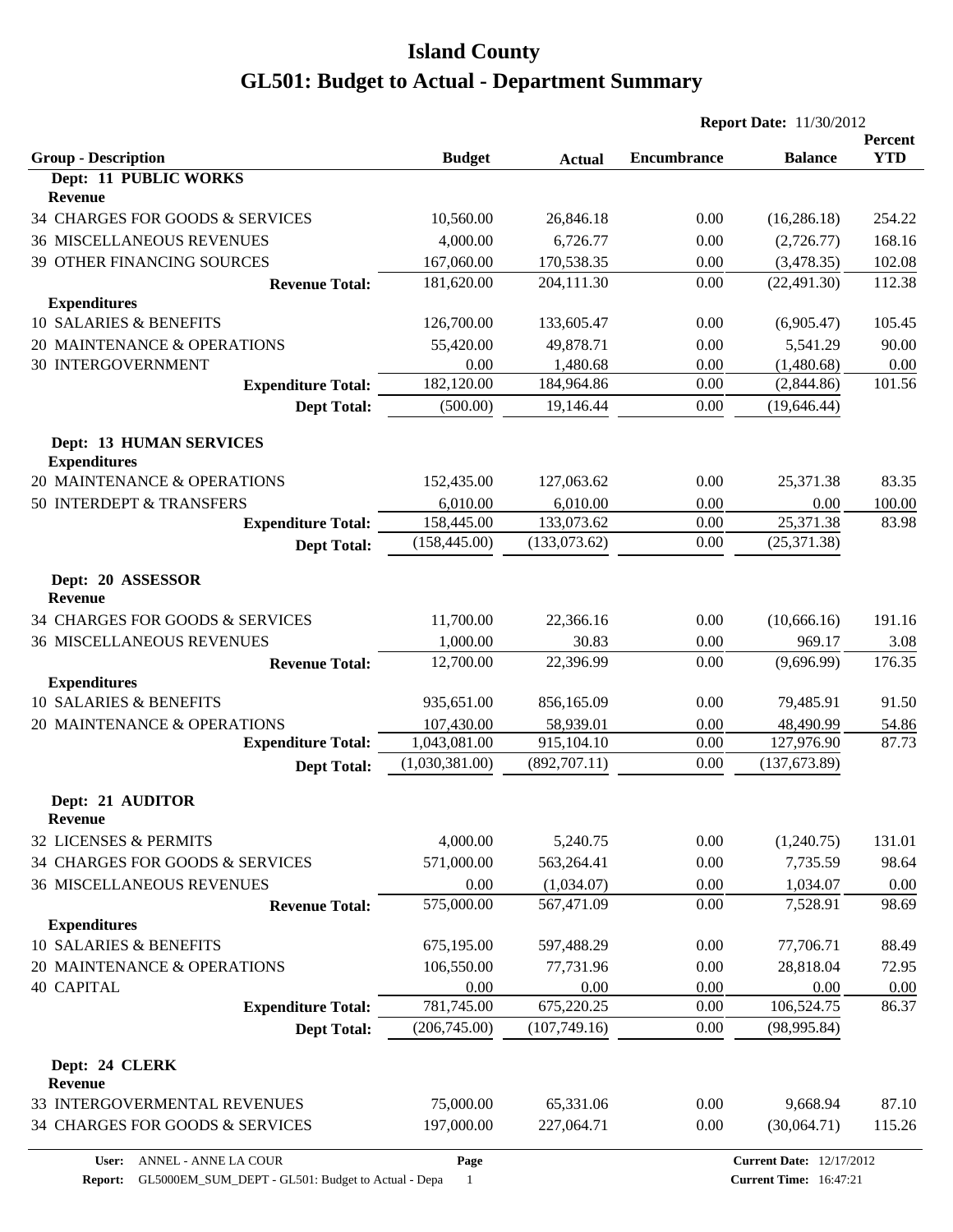|                                                         |               |               |                    | <b>Report Date: 11/30/2012</b> |                              |
|---------------------------------------------------------|---------------|---------------|--------------------|--------------------------------|------------------------------|
| <b>Group - Description</b>                              | <b>Budget</b> | <b>Actual</b> | <b>Encumbrance</b> | <b>Balance</b>                 | <b>Percent</b><br><b>YTD</b> |
| <b>35 FINES &amp; PENALTIES</b>                         | 59,400.00     | 51,622.17     | 0.00               | 7,777.83                       | 86.90                        |
| <b>36 MISCELLANEOUS REVENUES</b>                        | 5,000.00      | 5,798.85      | 0.00               | (798.85)                       | 115.97                       |
| 39 OTHER FINANCING SOURCES                              | 9,000.00      | 9,000.00      | 0.00               | 0.00                           | 100.00                       |
| <b>Revenue Total:</b>                                   | 345,400.00    | 358,816.79    | 0.00               | (13, 416.79)                   | 103.88                       |
| <b>Expenditures</b>                                     |               |               |                    |                                |                              |
| 10 SALARIES & BENEFITS                                  | 384,600.00    | 333,398.46    | 0.00               | 51,201.54                      | 86.68                        |
| 20 MAINTENANCE & OPERATIONS                             | 31,500.00     | 27,395.56     | 0.00               | 4,104.44                       | 86.97                        |
| <b>Expenditure Total:</b>                               | 416,100.00    | 360,794.02    | 0.00               | 55,305.98                      | 86.70                        |
| <b>Dept Total:</b>                                      | (70,700.00)   | (1,977.23)    | 0.00               | (68, 722.77)                   |                              |
| Dept: 25 COMMISSIONERS<br>Revenue                       |               |               |                    |                                |                              |
| 34 CHARGES FOR GOODS & SERVICES                         | 500.00        | 260.75        | 0.00               | 239.25                         | 52.15                        |
| <b>36 MISCELLANEOUS REVENUES</b>                        | 7,846.00      | 6,947.16      | 0.00               | 898.84                         | 88.54                        |
| <b>Revenue Total:</b>                                   | 8,346.00      | 7,207.91      | 0.00               | 1,138.09                       | 86.36                        |
| <b>Expenditures</b>                                     |               |               |                    |                                |                              |
| 10 SALARIES & BENEFITS                                  | 559,540.00    | 513,457.70    | 0.00               | 46,082.30                      | 91.76                        |
| 20 MAINTENANCE & OPERATIONS                             | 59,850.00     | 38,197.86     | 0.00               | 21,652.14                      | 63.82                        |
| <b>Expenditure Total:</b>                               | 619,390.00    | 551,655.56    | 0.00               | 67,734.44                      | 89.06                        |
| <b>Dept Total:</b>                                      | (611, 044.00) | (544, 447.65) | 0.00               | (66, 596.35)                   |                              |
| <b>Dept: 26 CENTRAL SERVICES</b><br><b>Expenditures</b> |               |               |                    |                                |                              |
| 10 SALARIES & BENEFITS                                  | 463,100.00    | 436,494.28    | 0.00               | 26,605.72                      | 94.25                        |
| 20 MAINTENANCE & OPERATIONS                             | 379,200.00    | 237,664.81    | 0.00               | 141,535.19                     | 62.67                        |
| <b>40 CAPITAL</b>                                       | 153,000.00    | 68,874.34     | 0.00               | 84,125.66                      | 45.01                        |
| <b>Expenditure Total:</b>                               | 995,300.00    | 743,033.43    | 0.00               | 252,266.57                     | 74.65                        |
| <b>Dept Total:</b>                                      | (995,300.00)  | (743, 033.43) | 0.00               | (252, 266.57)                  |                              |
| Dept: 27 CORONER<br><b>Revenue</b>                      |               |               |                    |                                |                              |
| 33 INTERGOVERMENTAL REVENUES                            | 20,000.00     | 17,510.40     | 0.00               | 2,489.60                       | 87.55                        |
| <b>36 MISCELLANEOUS REVENUES</b>                        | 0.00          | 200.00        | 0.00               | (200.00)                       | 0.00                         |
| <b>Revenue Total:</b>                                   | 20,000.00     | 17,710.40     | 0.00               | 2,289.60                       | 88.55                        |
| <b>Expenditures</b>                                     |               |               |                    |                                |                              |
| 10 SALARIES & BENEFITS                                  | 156,800.00    | 145,706.42    | 0.00               | 11,093.58                      | 92.92                        |
| 20 MAINTENANCE & OPERATIONS                             | 68,925.00     | 67,022.54     | 0.00               | 1,902.46                       | 97.23                        |
| <b>Expenditure Total:</b>                               | 225,725.00    | 212,728.96    | 0.00               | 12,996.04                      | 94.24                        |
| <b>Dept Total:</b>                                      | (205, 725.00) | (195, 018.56) | 0.00               | (10,706.44)                    |                              |
| Dept: 28 FACILITIES & MAINTENANCE<br>Revenue            |               |               |                    |                                |                              |
| 34 CHARGES FOR GOODS & SERVICES                         | 40,000.00     | 68,196.71     | 0.00               | (28, 196.71)                   | 170.49                       |
| <b>36 MISCELLANEOUS REVENUES</b>                        | 0.00          | 67.46         | 0.00               | (67.46)                        | 0.00                         |
| <b>Revenue Total:</b>                                   | 40,000.00     | 68,264.17     | 0.00               | (28, 264.17)                   | 170.66                       |
| <b>Expenditures</b>                                     |               |               |                    |                                |                              |
| 10 SALARIES & BENEFITS                                  | 601,900.00    | 559,628.22    | 0.00               | 42,271.78                      | 92.97                        |
| 20 MAINTENANCE & OPERATIONS                             | 419,150.00    | 346,180.89    | 0.00               | 72,969.11                      | 82.59                        |
|                                                         |               |               |                    |                                |                              |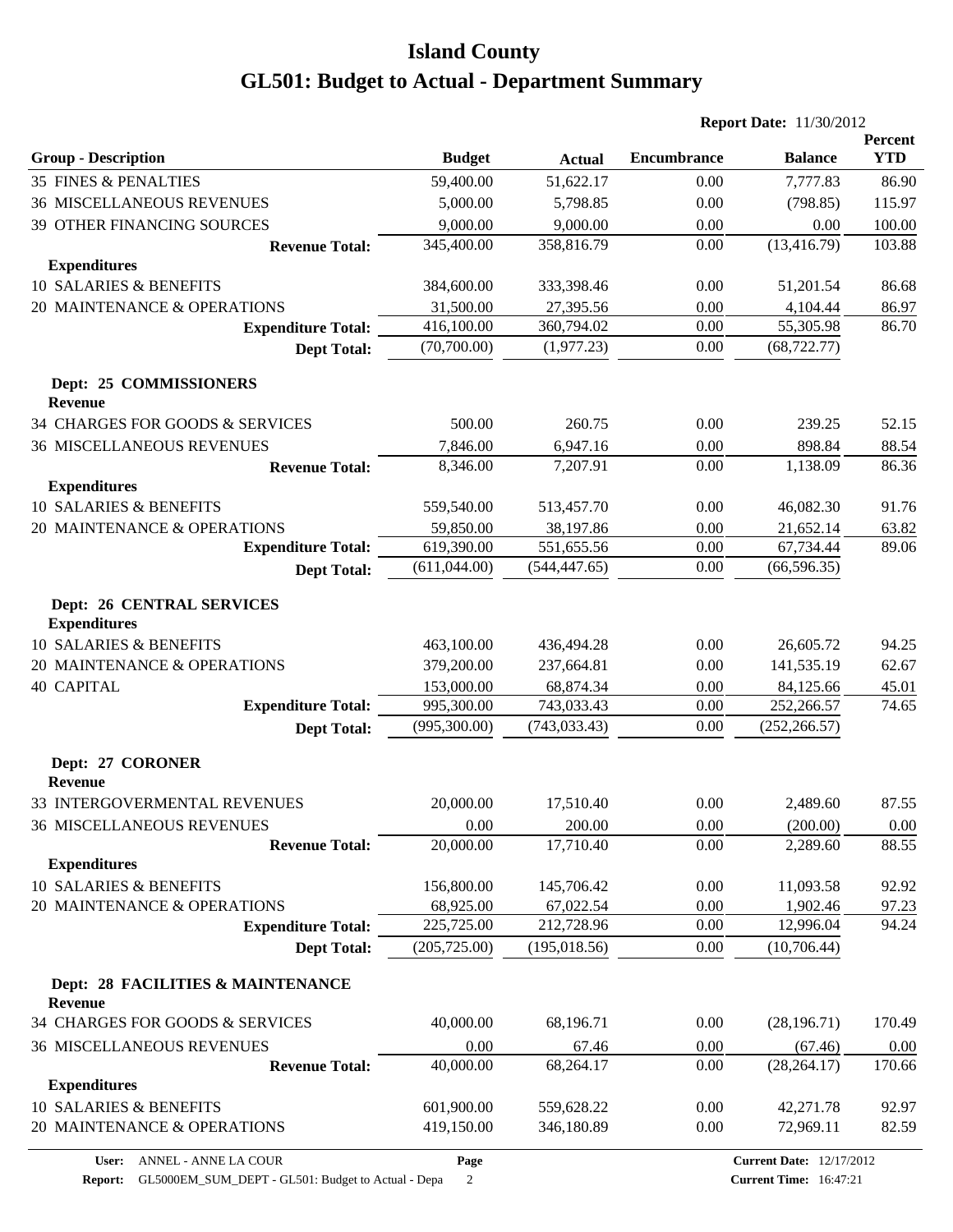| <b>YTD</b><br><b>Group - Description</b><br><b>Budget</b><br><b>Encumbrance</b><br><b>Balance</b><br><b>Actual</b><br>905,809.11<br>1,021,050.00<br>115,240.89<br>88.71<br><b>Expenditure Total:</b><br>0.00<br>(981,050.00)<br>(837, 544.94)<br>0.00<br>(143, 505.06)<br><b>Dept Total:</b><br>Dept: 29 DISTRICT COURT<br><b>Revenue</b><br>33 INTERGOVERMENTAL REVENUES<br>259,860.00<br>127,654.49<br>0.00<br>132,205.51<br>49.12<br>34 CHARGES FOR GOODS & SERVICES<br>(10, 541.30)<br>105.64<br>186,709.00<br>197,250.30<br>0.00<br><b>35 FINES &amp; PENALTIES</b><br>76,646.09<br>526,300.00<br>449,653.91<br>0.00<br>85.43<br><b>36 MISCELLANEOUS REVENUES</b><br>14,000.00<br>21,075.20<br>0.00<br>(7,075.20)<br>150.53<br>986,869.00<br>795,633.90<br>0.00<br>191,235.10<br>80.62<br><b>Revenue Total:</b><br><b>Expenditures</b><br>10 SALARIES & BENEFITS<br>829,500.00<br>780,583.38<br>0.00<br>48,916.62<br>94.10<br>20 MAINTENANCE & OPERATIONS<br>91,010.00<br>71,478.80<br>0.00<br>19,531.20<br>78.53<br>920,510.00<br><b>Expenditure Total:</b><br>852,062.18<br>0.00<br>68,447.82<br>92.56<br>66,359.00<br>(56, 428.28)<br>0.00<br>122,787.28<br><b>Dept Total:</b><br>Dept: 36 MISCELLANEOUS<br><b>Revenue</b><br>0.00<br>34 CHARGES FOR GOODS & SERVICES<br>500.00<br>0.00<br>500.00<br>0.00<br>500.00<br>0.00<br>0.00<br>500.00<br>0.00<br><b>Revenue Total:</b><br><b>Expenditures</b><br>10 SALARIES & BENEFITS<br>71,110.00<br>83.62<br>59,466.05<br>0.00<br>11,643.95<br>20 MAINTENANCE & OPERATIONS<br>125,700.00<br>97,058.17<br>28,641.83<br>77.21<br>0.00<br>30 INTERGOVERNMENT<br>71,115.25<br>71,115.25<br>0.00<br>0.00<br>100.00<br>40,285.78<br>267,925.25<br>84.96<br><b>Expenditure Total:</b><br>227,639.47<br>0.00<br>(227, 639.47)<br>0.00<br>(39, 785.78)<br>(267, 425.25)<br><b>Dept Total:</b><br>Dept: 39 PROSECUTING ATTORNEY<br>Revenue<br>33 INTERGOVERMENTAL REVENUES<br>85.08<br>201,116.00<br>171,124.76<br>0.00<br>29,991.24<br>34 CHARGES FOR GOODS & SERVICES<br>25,500.00<br>26,280.29<br>(780.29)<br>103.05<br>0.00<br>1,000.00<br>839.60<br>0.00<br>83.96<br>35 FINES & PENALTIES<br>160.40<br>0.00<br><b>36 MISCELLANEOUS REVENUES</b><br>2.00<br>0.00<br>(2.00)<br>0.00<br>39 OTHER FINANCING SOURCES<br>13,000.00<br>0.00<br>13,000.00<br>0.00<br>100.00<br>29,369.35<br>240,616.00<br>211,246.65<br>0.00<br>87.79<br><b>Revenue Total:</b><br><b>Expenditures</b><br><b>10 SALARIES &amp; BENEFITS</b><br>1,184,300.00<br>1,113,752.09<br>94.04<br>0.00<br>70,547.91<br>20 MAINTENANCE & OPERATIONS<br>103,368.00<br>0.00<br>32,246.64<br>68.80<br>71,121.36<br><b>40 CAPITAL</b><br>17,985.00<br>0.00<br>0.00<br>17,985.00<br>0.00<br>1,184,873.45<br><b>Expenditure Total:</b><br>1,305,653.00<br>0.00<br>120,779.55<br>90.74<br>(1,065,037.00)<br>(973, 626.80)<br>0.00<br>(91, 410.20)<br><b>Dept Total:</b><br>Dept: 40 SHERIFF<br>Revenue<br>32 LICENSES & PERMITS<br>20,000.00<br>36,357.31<br>181.78<br>0.00<br>(16,357.31) |                              |            |            |      | <b>Report Date: 11/30/2012</b> |         |
|------------------------------------------------------------------------------------------------------------------------------------------------------------------------------------------------------------------------------------------------------------------------------------------------------------------------------------------------------------------------------------------------------------------------------------------------------------------------------------------------------------------------------------------------------------------------------------------------------------------------------------------------------------------------------------------------------------------------------------------------------------------------------------------------------------------------------------------------------------------------------------------------------------------------------------------------------------------------------------------------------------------------------------------------------------------------------------------------------------------------------------------------------------------------------------------------------------------------------------------------------------------------------------------------------------------------------------------------------------------------------------------------------------------------------------------------------------------------------------------------------------------------------------------------------------------------------------------------------------------------------------------------------------------------------------------------------------------------------------------------------------------------------------------------------------------------------------------------------------------------------------------------------------------------------------------------------------------------------------------------------------------------------------------------------------------------------------------------------------------------------------------------------------------------------------------------------------------------------------------------------------------------------------------------------------------------------------------------------------------------------------------------------------------------------------------------------------------------------------------------------------------------------------------------------------------------------------------------------------------------------------------------------------------------------------------------------------------------------------------------------------------------------------------------------------------------------------------------------------------------------------------------------------------------------------------------------------------------------------------------|------------------------------|------------|------------|------|--------------------------------|---------|
|                                                                                                                                                                                                                                                                                                                                                                                                                                                                                                                                                                                                                                                                                                                                                                                                                                                                                                                                                                                                                                                                                                                                                                                                                                                                                                                                                                                                                                                                                                                                                                                                                                                                                                                                                                                                                                                                                                                                                                                                                                                                                                                                                                                                                                                                                                                                                                                                                                                                                                                                                                                                                                                                                                                                                                                                                                                                                                                                                                                                |                              |            |            |      |                                | Percent |
|                                                                                                                                                                                                                                                                                                                                                                                                                                                                                                                                                                                                                                                                                                                                                                                                                                                                                                                                                                                                                                                                                                                                                                                                                                                                                                                                                                                                                                                                                                                                                                                                                                                                                                                                                                                                                                                                                                                                                                                                                                                                                                                                                                                                                                                                                                                                                                                                                                                                                                                                                                                                                                                                                                                                                                                                                                                                                                                                                                                                |                              |            |            |      |                                |         |
|                                                                                                                                                                                                                                                                                                                                                                                                                                                                                                                                                                                                                                                                                                                                                                                                                                                                                                                                                                                                                                                                                                                                                                                                                                                                                                                                                                                                                                                                                                                                                                                                                                                                                                                                                                                                                                                                                                                                                                                                                                                                                                                                                                                                                                                                                                                                                                                                                                                                                                                                                                                                                                                                                                                                                                                                                                                                                                                                                                                                |                              |            |            |      |                                |         |
|                                                                                                                                                                                                                                                                                                                                                                                                                                                                                                                                                                                                                                                                                                                                                                                                                                                                                                                                                                                                                                                                                                                                                                                                                                                                                                                                                                                                                                                                                                                                                                                                                                                                                                                                                                                                                                                                                                                                                                                                                                                                                                                                                                                                                                                                                                                                                                                                                                                                                                                                                                                                                                                                                                                                                                                                                                                                                                                                                                                                |                              |            |            |      |                                |         |
|                                                                                                                                                                                                                                                                                                                                                                                                                                                                                                                                                                                                                                                                                                                                                                                                                                                                                                                                                                                                                                                                                                                                                                                                                                                                                                                                                                                                                                                                                                                                                                                                                                                                                                                                                                                                                                                                                                                                                                                                                                                                                                                                                                                                                                                                                                                                                                                                                                                                                                                                                                                                                                                                                                                                                                                                                                                                                                                                                                                                |                              |            |            |      |                                |         |
|                                                                                                                                                                                                                                                                                                                                                                                                                                                                                                                                                                                                                                                                                                                                                                                                                                                                                                                                                                                                                                                                                                                                                                                                                                                                                                                                                                                                                                                                                                                                                                                                                                                                                                                                                                                                                                                                                                                                                                                                                                                                                                                                                                                                                                                                                                                                                                                                                                                                                                                                                                                                                                                                                                                                                                                                                                                                                                                                                                                                |                              |            |            |      |                                |         |
|                                                                                                                                                                                                                                                                                                                                                                                                                                                                                                                                                                                                                                                                                                                                                                                                                                                                                                                                                                                                                                                                                                                                                                                                                                                                                                                                                                                                                                                                                                                                                                                                                                                                                                                                                                                                                                                                                                                                                                                                                                                                                                                                                                                                                                                                                                                                                                                                                                                                                                                                                                                                                                                                                                                                                                                                                                                                                                                                                                                                |                              |            |            |      |                                |         |
|                                                                                                                                                                                                                                                                                                                                                                                                                                                                                                                                                                                                                                                                                                                                                                                                                                                                                                                                                                                                                                                                                                                                                                                                                                                                                                                                                                                                                                                                                                                                                                                                                                                                                                                                                                                                                                                                                                                                                                                                                                                                                                                                                                                                                                                                                                                                                                                                                                                                                                                                                                                                                                                                                                                                                                                                                                                                                                                                                                                                |                              |            |            |      |                                |         |
|                                                                                                                                                                                                                                                                                                                                                                                                                                                                                                                                                                                                                                                                                                                                                                                                                                                                                                                                                                                                                                                                                                                                                                                                                                                                                                                                                                                                                                                                                                                                                                                                                                                                                                                                                                                                                                                                                                                                                                                                                                                                                                                                                                                                                                                                                                                                                                                                                                                                                                                                                                                                                                                                                                                                                                                                                                                                                                                                                                                                |                              |            |            |      |                                |         |
|                                                                                                                                                                                                                                                                                                                                                                                                                                                                                                                                                                                                                                                                                                                                                                                                                                                                                                                                                                                                                                                                                                                                                                                                                                                                                                                                                                                                                                                                                                                                                                                                                                                                                                                                                                                                                                                                                                                                                                                                                                                                                                                                                                                                                                                                                                                                                                                                                                                                                                                                                                                                                                                                                                                                                                                                                                                                                                                                                                                                |                              |            |            |      |                                |         |
|                                                                                                                                                                                                                                                                                                                                                                                                                                                                                                                                                                                                                                                                                                                                                                                                                                                                                                                                                                                                                                                                                                                                                                                                                                                                                                                                                                                                                                                                                                                                                                                                                                                                                                                                                                                                                                                                                                                                                                                                                                                                                                                                                                                                                                                                                                                                                                                                                                                                                                                                                                                                                                                                                                                                                                                                                                                                                                                                                                                                |                              |            |            |      |                                |         |
|                                                                                                                                                                                                                                                                                                                                                                                                                                                                                                                                                                                                                                                                                                                                                                                                                                                                                                                                                                                                                                                                                                                                                                                                                                                                                                                                                                                                                                                                                                                                                                                                                                                                                                                                                                                                                                                                                                                                                                                                                                                                                                                                                                                                                                                                                                                                                                                                                                                                                                                                                                                                                                                                                                                                                                                                                                                                                                                                                                                                |                              |            |            |      |                                |         |
|                                                                                                                                                                                                                                                                                                                                                                                                                                                                                                                                                                                                                                                                                                                                                                                                                                                                                                                                                                                                                                                                                                                                                                                                                                                                                                                                                                                                                                                                                                                                                                                                                                                                                                                                                                                                                                                                                                                                                                                                                                                                                                                                                                                                                                                                                                                                                                                                                                                                                                                                                                                                                                                                                                                                                                                                                                                                                                                                                                                                |                              |            |            |      |                                |         |
|                                                                                                                                                                                                                                                                                                                                                                                                                                                                                                                                                                                                                                                                                                                                                                                                                                                                                                                                                                                                                                                                                                                                                                                                                                                                                                                                                                                                                                                                                                                                                                                                                                                                                                                                                                                                                                                                                                                                                                                                                                                                                                                                                                                                                                                                                                                                                                                                                                                                                                                                                                                                                                                                                                                                                                                                                                                                                                                                                                                                |                              |            |            |      |                                |         |
|                                                                                                                                                                                                                                                                                                                                                                                                                                                                                                                                                                                                                                                                                                                                                                                                                                                                                                                                                                                                                                                                                                                                                                                                                                                                                                                                                                                                                                                                                                                                                                                                                                                                                                                                                                                                                                                                                                                                                                                                                                                                                                                                                                                                                                                                                                                                                                                                                                                                                                                                                                                                                                                                                                                                                                                                                                                                                                                                                                                                |                              |            |            |      |                                |         |
|                                                                                                                                                                                                                                                                                                                                                                                                                                                                                                                                                                                                                                                                                                                                                                                                                                                                                                                                                                                                                                                                                                                                                                                                                                                                                                                                                                                                                                                                                                                                                                                                                                                                                                                                                                                                                                                                                                                                                                                                                                                                                                                                                                                                                                                                                                                                                                                                                                                                                                                                                                                                                                                                                                                                                                                                                                                                                                                                                                                                |                              |            |            |      |                                |         |
|                                                                                                                                                                                                                                                                                                                                                                                                                                                                                                                                                                                                                                                                                                                                                                                                                                                                                                                                                                                                                                                                                                                                                                                                                                                                                                                                                                                                                                                                                                                                                                                                                                                                                                                                                                                                                                                                                                                                                                                                                                                                                                                                                                                                                                                                                                                                                                                                                                                                                                                                                                                                                                                                                                                                                                                                                                                                                                                                                                                                |                              |            |            |      |                                |         |
|                                                                                                                                                                                                                                                                                                                                                                                                                                                                                                                                                                                                                                                                                                                                                                                                                                                                                                                                                                                                                                                                                                                                                                                                                                                                                                                                                                                                                                                                                                                                                                                                                                                                                                                                                                                                                                                                                                                                                                                                                                                                                                                                                                                                                                                                                                                                                                                                                                                                                                                                                                                                                                                                                                                                                                                                                                                                                                                                                                                                |                              |            |            |      |                                |         |
|                                                                                                                                                                                                                                                                                                                                                                                                                                                                                                                                                                                                                                                                                                                                                                                                                                                                                                                                                                                                                                                                                                                                                                                                                                                                                                                                                                                                                                                                                                                                                                                                                                                                                                                                                                                                                                                                                                                                                                                                                                                                                                                                                                                                                                                                                                                                                                                                                                                                                                                                                                                                                                                                                                                                                                                                                                                                                                                                                                                                |                              |            |            |      |                                |         |
|                                                                                                                                                                                                                                                                                                                                                                                                                                                                                                                                                                                                                                                                                                                                                                                                                                                                                                                                                                                                                                                                                                                                                                                                                                                                                                                                                                                                                                                                                                                                                                                                                                                                                                                                                                                                                                                                                                                                                                                                                                                                                                                                                                                                                                                                                                                                                                                                                                                                                                                                                                                                                                                                                                                                                                                                                                                                                                                                                                                                |                              |            |            |      |                                |         |
|                                                                                                                                                                                                                                                                                                                                                                                                                                                                                                                                                                                                                                                                                                                                                                                                                                                                                                                                                                                                                                                                                                                                                                                                                                                                                                                                                                                                                                                                                                                                                                                                                                                                                                                                                                                                                                                                                                                                                                                                                                                                                                                                                                                                                                                                                                                                                                                                                                                                                                                                                                                                                                                                                                                                                                                                                                                                                                                                                                                                |                              |            |            |      |                                |         |
|                                                                                                                                                                                                                                                                                                                                                                                                                                                                                                                                                                                                                                                                                                                                                                                                                                                                                                                                                                                                                                                                                                                                                                                                                                                                                                                                                                                                                                                                                                                                                                                                                                                                                                                                                                                                                                                                                                                                                                                                                                                                                                                                                                                                                                                                                                                                                                                                                                                                                                                                                                                                                                                                                                                                                                                                                                                                                                                                                                                                |                              |            |            |      |                                |         |
|                                                                                                                                                                                                                                                                                                                                                                                                                                                                                                                                                                                                                                                                                                                                                                                                                                                                                                                                                                                                                                                                                                                                                                                                                                                                                                                                                                                                                                                                                                                                                                                                                                                                                                                                                                                                                                                                                                                                                                                                                                                                                                                                                                                                                                                                                                                                                                                                                                                                                                                                                                                                                                                                                                                                                                                                                                                                                                                                                                                                |                              |            |            |      |                                |         |
|                                                                                                                                                                                                                                                                                                                                                                                                                                                                                                                                                                                                                                                                                                                                                                                                                                                                                                                                                                                                                                                                                                                                                                                                                                                                                                                                                                                                                                                                                                                                                                                                                                                                                                                                                                                                                                                                                                                                                                                                                                                                                                                                                                                                                                                                                                                                                                                                                                                                                                                                                                                                                                                                                                                                                                                                                                                                                                                                                                                                |                              |            |            |      |                                |         |
|                                                                                                                                                                                                                                                                                                                                                                                                                                                                                                                                                                                                                                                                                                                                                                                                                                                                                                                                                                                                                                                                                                                                                                                                                                                                                                                                                                                                                                                                                                                                                                                                                                                                                                                                                                                                                                                                                                                                                                                                                                                                                                                                                                                                                                                                                                                                                                                                                                                                                                                                                                                                                                                                                                                                                                                                                                                                                                                                                                                                |                              |            |            |      |                                |         |
|                                                                                                                                                                                                                                                                                                                                                                                                                                                                                                                                                                                                                                                                                                                                                                                                                                                                                                                                                                                                                                                                                                                                                                                                                                                                                                                                                                                                                                                                                                                                                                                                                                                                                                                                                                                                                                                                                                                                                                                                                                                                                                                                                                                                                                                                                                                                                                                                                                                                                                                                                                                                                                                                                                                                                                                                                                                                                                                                                                                                |                              |            |            |      |                                |         |
|                                                                                                                                                                                                                                                                                                                                                                                                                                                                                                                                                                                                                                                                                                                                                                                                                                                                                                                                                                                                                                                                                                                                                                                                                                                                                                                                                                                                                                                                                                                                                                                                                                                                                                                                                                                                                                                                                                                                                                                                                                                                                                                                                                                                                                                                                                                                                                                                                                                                                                                                                                                                                                                                                                                                                                                                                                                                                                                                                                                                |                              |            |            |      |                                |         |
|                                                                                                                                                                                                                                                                                                                                                                                                                                                                                                                                                                                                                                                                                                                                                                                                                                                                                                                                                                                                                                                                                                                                                                                                                                                                                                                                                                                                                                                                                                                                                                                                                                                                                                                                                                                                                                                                                                                                                                                                                                                                                                                                                                                                                                                                                                                                                                                                                                                                                                                                                                                                                                                                                                                                                                                                                                                                                                                                                                                                |                              |            |            |      |                                |         |
|                                                                                                                                                                                                                                                                                                                                                                                                                                                                                                                                                                                                                                                                                                                                                                                                                                                                                                                                                                                                                                                                                                                                                                                                                                                                                                                                                                                                                                                                                                                                                                                                                                                                                                                                                                                                                                                                                                                                                                                                                                                                                                                                                                                                                                                                                                                                                                                                                                                                                                                                                                                                                                                                                                                                                                                                                                                                                                                                                                                                |                              |            |            |      |                                |         |
|                                                                                                                                                                                                                                                                                                                                                                                                                                                                                                                                                                                                                                                                                                                                                                                                                                                                                                                                                                                                                                                                                                                                                                                                                                                                                                                                                                                                                                                                                                                                                                                                                                                                                                                                                                                                                                                                                                                                                                                                                                                                                                                                                                                                                                                                                                                                                                                                                                                                                                                                                                                                                                                                                                                                                                                                                                                                                                                                                                                                |                              |            |            |      |                                |         |
|                                                                                                                                                                                                                                                                                                                                                                                                                                                                                                                                                                                                                                                                                                                                                                                                                                                                                                                                                                                                                                                                                                                                                                                                                                                                                                                                                                                                                                                                                                                                                                                                                                                                                                                                                                                                                                                                                                                                                                                                                                                                                                                                                                                                                                                                                                                                                                                                                                                                                                                                                                                                                                                                                                                                                                                                                                                                                                                                                                                                |                              |            |            |      |                                |         |
|                                                                                                                                                                                                                                                                                                                                                                                                                                                                                                                                                                                                                                                                                                                                                                                                                                                                                                                                                                                                                                                                                                                                                                                                                                                                                                                                                                                                                                                                                                                                                                                                                                                                                                                                                                                                                                                                                                                                                                                                                                                                                                                                                                                                                                                                                                                                                                                                                                                                                                                                                                                                                                                                                                                                                                                                                                                                                                                                                                                                |                              |            |            |      |                                |         |
|                                                                                                                                                                                                                                                                                                                                                                                                                                                                                                                                                                                                                                                                                                                                                                                                                                                                                                                                                                                                                                                                                                                                                                                                                                                                                                                                                                                                                                                                                                                                                                                                                                                                                                                                                                                                                                                                                                                                                                                                                                                                                                                                                                                                                                                                                                                                                                                                                                                                                                                                                                                                                                                                                                                                                                                                                                                                                                                                                                                                |                              |            |            |      |                                |         |
|                                                                                                                                                                                                                                                                                                                                                                                                                                                                                                                                                                                                                                                                                                                                                                                                                                                                                                                                                                                                                                                                                                                                                                                                                                                                                                                                                                                                                                                                                                                                                                                                                                                                                                                                                                                                                                                                                                                                                                                                                                                                                                                                                                                                                                                                                                                                                                                                                                                                                                                                                                                                                                                                                                                                                                                                                                                                                                                                                                                                |                              |            |            |      |                                |         |
|                                                                                                                                                                                                                                                                                                                                                                                                                                                                                                                                                                                                                                                                                                                                                                                                                                                                                                                                                                                                                                                                                                                                                                                                                                                                                                                                                                                                                                                                                                                                                                                                                                                                                                                                                                                                                                                                                                                                                                                                                                                                                                                                                                                                                                                                                                                                                                                                                                                                                                                                                                                                                                                                                                                                                                                                                                                                                                                                                                                                |                              |            |            |      |                                |         |
|                                                                                                                                                                                                                                                                                                                                                                                                                                                                                                                                                                                                                                                                                                                                                                                                                                                                                                                                                                                                                                                                                                                                                                                                                                                                                                                                                                                                                                                                                                                                                                                                                                                                                                                                                                                                                                                                                                                                                                                                                                                                                                                                                                                                                                                                                                                                                                                                                                                                                                                                                                                                                                                                                                                                                                                                                                                                                                                                                                                                |                              |            |            |      |                                |         |
|                                                                                                                                                                                                                                                                                                                                                                                                                                                                                                                                                                                                                                                                                                                                                                                                                                                                                                                                                                                                                                                                                                                                                                                                                                                                                                                                                                                                                                                                                                                                                                                                                                                                                                                                                                                                                                                                                                                                                                                                                                                                                                                                                                                                                                                                                                                                                                                                                                                                                                                                                                                                                                                                                                                                                                                                                                                                                                                                                                                                |                              |            |            |      |                                |         |
|                                                                                                                                                                                                                                                                                                                                                                                                                                                                                                                                                                                                                                                                                                                                                                                                                                                                                                                                                                                                                                                                                                                                                                                                                                                                                                                                                                                                                                                                                                                                                                                                                                                                                                                                                                                                                                                                                                                                                                                                                                                                                                                                                                                                                                                                                                                                                                                                                                                                                                                                                                                                                                                                                                                                                                                                                                                                                                                                                                                                |                              |            |            |      |                                |         |
|                                                                                                                                                                                                                                                                                                                                                                                                                                                                                                                                                                                                                                                                                                                                                                                                                                                                                                                                                                                                                                                                                                                                                                                                                                                                                                                                                                                                                                                                                                                                                                                                                                                                                                                                                                                                                                                                                                                                                                                                                                                                                                                                                                                                                                                                                                                                                                                                                                                                                                                                                                                                                                                                                                                                                                                                                                                                                                                                                                                                |                              |            |            |      |                                |         |
|                                                                                                                                                                                                                                                                                                                                                                                                                                                                                                                                                                                                                                                                                                                                                                                                                                                                                                                                                                                                                                                                                                                                                                                                                                                                                                                                                                                                                                                                                                                                                                                                                                                                                                                                                                                                                                                                                                                                                                                                                                                                                                                                                                                                                                                                                                                                                                                                                                                                                                                                                                                                                                                                                                                                                                                                                                                                                                                                                                                                | 33 INTERGOVERMENTAL REVENUES | 124,000.00 | 231,098.17 | 0.00 | (107,098.17)                   | 186.36  |
| 34 CHARGES FOR GOODS & SERVICES<br>45,500.00<br>38,844.52<br>0.00<br>6,655.48<br>85.37                                                                                                                                                                                                                                                                                                                                                                                                                                                                                                                                                                                                                                                                                                                                                                                                                                                                                                                                                                                                                                                                                                                                                                                                                                                                                                                                                                                                                                                                                                                                                                                                                                                                                                                                                                                                                                                                                                                                                                                                                                                                                                                                                                                                                                                                                                                                                                                                                                                                                                                                                                                                                                                                                                                                                                                                                                                                                                         |                              |            |            |      |                                |         |
| <b>35 FINES &amp; PENALTIES</b><br>0.00<br>254.73<br>0.00<br>0.00<br>(254.73)                                                                                                                                                                                                                                                                                                                                                                                                                                                                                                                                                                                                                                                                                                                                                                                                                                                                                                                                                                                                                                                                                                                                                                                                                                                                                                                                                                                                                                                                                                                                                                                                                                                                                                                                                                                                                                                                                                                                                                                                                                                                                                                                                                                                                                                                                                                                                                                                                                                                                                                                                                                                                                                                                                                                                                                                                                                                                                                  |                              |            |            |      |                                |         |
| <b>Current Date: 12/17/2012</b><br>ANNEL - ANNE LA COUR<br>User:<br>Page                                                                                                                                                                                                                                                                                                                                                                                                                                                                                                                                                                                                                                                                                                                                                                                                                                                                                                                                                                                                                                                                                                                                                                                                                                                                                                                                                                                                                                                                                                                                                                                                                                                                                                                                                                                                                                                                                                                                                                                                                                                                                                                                                                                                                                                                                                                                                                                                                                                                                                                                                                                                                                                                                                                                                                                                                                                                                                                       |                              |            |            |      |                                |         |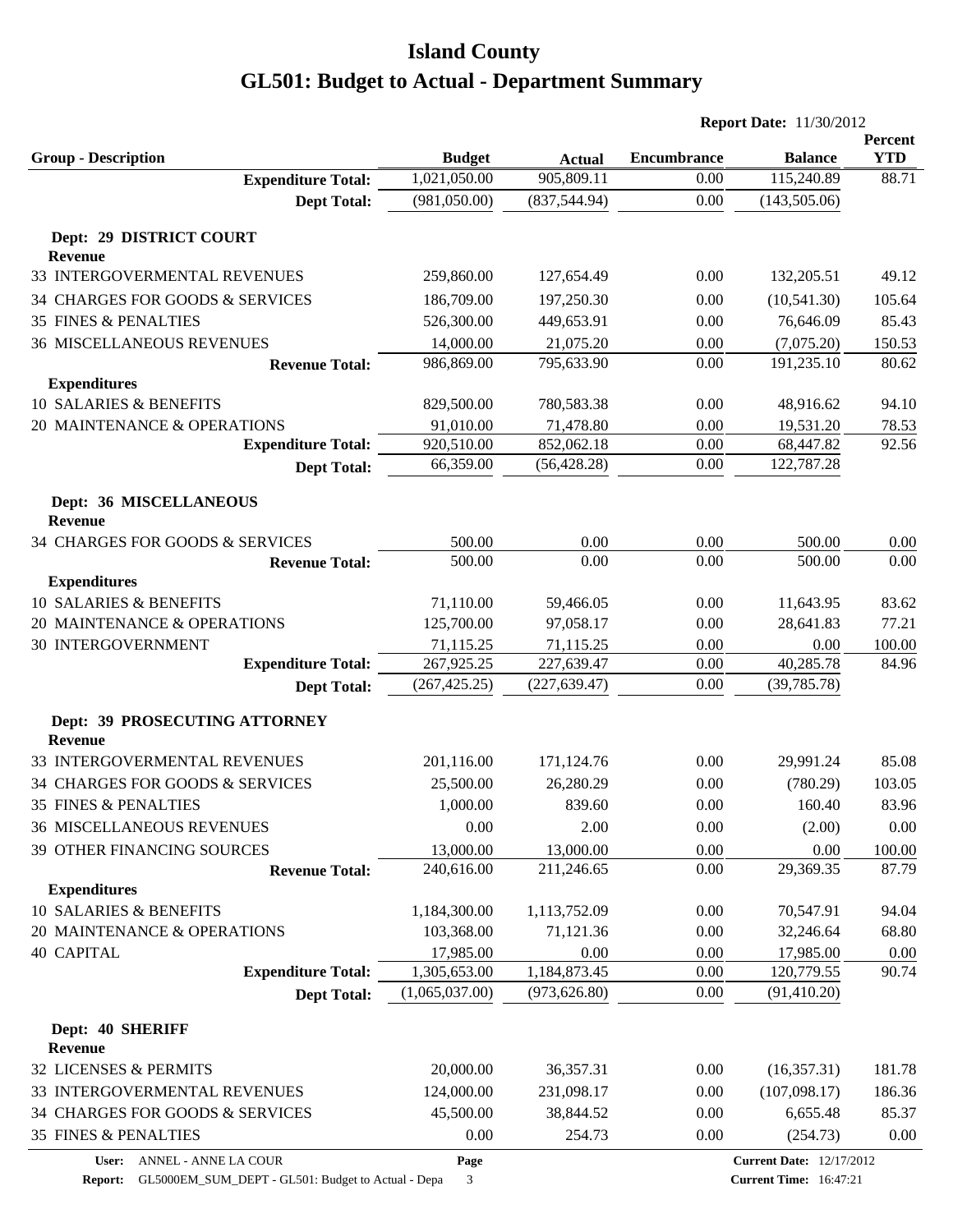|                                             |                |                |                    | <b>Report Date: 11/30/2012</b> |                       |
|---------------------------------------------|----------------|----------------|--------------------|--------------------------------|-----------------------|
| <b>Group - Description</b>                  | <b>Budget</b>  | <b>Actual</b>  | <b>Encumbrance</b> | <b>Balance</b>                 | Percent<br><b>YTD</b> |
| <b>36 MISCELLANEOUS REVENUES</b>            | 1,000.00       | 10,846.30      | 0.00               | (9,846.30)                     | 1,084.63              |
| <b>38 NONREVENUES</b>                       | 0.00           | 977.34         | 0.00               | (977.34)                       | 0.00                  |
| 39 OTHER FINANCING SOURCES                  | 750,000.00     | 750,000.00     | 0.00               | 0.00                           | 100.00                |
| <b>Revenue Total:</b>                       | 940,500.00     | 1,068,378.37   | 0.00               | (127, 878.37)                  | 113.59                |
| <b>Expenditures</b>                         |                |                |                    |                                |                       |
| 10 SALARIES & BENEFITS                      | 4,966,800.00   | 4,721,431.10   | 0.00               | 245,368.90                     | 95.05                 |
| 20 MAINTENANCE & OPERATIONS                 | 852,284.00     | 654,281.13     | 0.00               | 198,002.87                     | 76.76                 |
| <b>30 INTERGOVERNMENT</b>                   | 590,000.00     | 576,616.00     | 0.00               | 13,384.00                      | 97.73                 |
| <b>40 CAPITAL</b>                           | 0.00           | 19,735.54      | 0.00               | (19, 735.54)                   | 0.00                  |
| <b>Expenditure Total:</b>                   | 6,409,084.00   | 5,972,063.77   | 0.00               | 437,020.23                     | 93.18                 |
| <b>Dept Total:</b>                          | (5,468,584.00) | (4,903,685.40) | 0.00               | (564,898.60)                   |                       |
| Dept: 41 SUPERIOR COURT<br><b>Revenue</b>   |                |                |                    |                                |                       |
| 32 LICENSES & PERMITS                       | 20,000.00      | 9,269.00       | 0.00               | 10,731.00                      | 46.34                 |
| 33 INTERGOVERMENTAL REVENUES                | 318,252.00     | 252,810.29     | 0.00               | 65,441.71                      | 79.43                 |
| 34 CHARGES FOR GOODS & SERVICES             | 18,000.00      | 20,480.49      | 0.00               | (2,480.49)                     | 113.78                |
| <b>36 MISCELLANEOUS REVENUES</b>            | 0.00           | 1,918.60       | 0.00               | (1,918.60)                     | 0.00                  |
| <b>Revenue Total:</b>                       | 356,252.00     | 284,478.38     | 0.00               | 71,773.62                      | 79.85                 |
| <b>Expenditures</b>                         |                |                |                    |                                |                       |
| 10 SALARIES & BENEFITS                      | 890,000.00     | 743,346.70     | 0.00               | 146,653.30                     | 83.52                 |
| 20 MAINTENANCE & OPERATIONS                 | 163,683.00     | 76,120.29      | 0.00               | 87,562.71                      | 46.50                 |
| 50 INTERDEPT & TRANSFERS                    | 350,000.00     | 350,000.00     | 0.00               | 0.00                           | 100.00                |
| <b>Expenditure Total:</b>                   | 1,403,683.00   | 1,169,466.99   | 0.00               | 234,216.01                     | 83.31                 |
| <b>Dept Total:</b>                          | (1,047,431.00) | (884,988.61)   | 0.00               | (162, 442.39)                  |                       |
| <b>Dept: 42 TREASURER</b><br><b>Revenue</b> |                |                |                    |                                |                       |
| 31 TAXES                                    | 85,000.00      | 85,032.80      | 0.00               | (32.80)                        | 100.03                |
| 34 CHARGES FOR GOODS & SERVICES             | 8,495.00       | 4,783.86       | 0.00               | 3,711.14                       | 56.31                 |
| <b>36 MISCELLANEOUS REVENUES</b>            | 255,000.00     | 396,149.13     | 0.00               | (141, 149.13)                  | 155.35                |
| <b>Revenue Total:</b>                       | 348,495.00     | 485,965.79     | 0.00               | (137, 470.79)                  | 139.44                |
| <b>Expenditures</b>                         |                |                |                    |                                |                       |
| 10 SALARIES & BENEFITS                      | 409,559.00     | 385,873.53     | 0.00               | 23,685.47                      | 94.21                 |
| 20 MAINTENANCE & OPERATIONS                 | 63,300.00      | 37,159.21      | 0.00               | 26,140.79                      | 58.70                 |
| 60 DEBT SERVICE                             | 5,000.00       | 14,165.46      | 0.00               | (9,165.46)                     | 283.30                |
| <b>Expenditure Total:</b>                   | 477,859.00     | 437,198.20     | 0.00               | 40,660.80                      | 91.49                 |
| <b>Dept Total:</b>                          | (129, 364.00)  | 48,767.59      | 0.00               | (178, 131.59)                  |                       |
| Dept: 47 BUDGET<br><b>Expenditures</b>      |                |                |                    |                                |                       |
| 10 SALARIES & BENEFITS                      | 116,300.00     | 107,051.00     | 0.00               | 9,249.00                       | 92.04                 |
| 20 MAINTENANCE & OPERATIONS                 | 12,100.00      | 7,404.45       | 0.00               | 4,695.55                       | <u>61.19</u>          |
| <b>Expenditure Total:</b>                   | 128,400.00     | 114,455.45     | 0.00               | 13,944.55                      | 89.13                 |
| <b>Dept Total:</b>                          | (128,400.00)   | (114, 455.45)  | 0.00               | (13,944.55)                    |                       |
| Dept: 48 EMERGENCY MANAGEMENT               |                |                |                    |                                |                       |

#### **Revenue**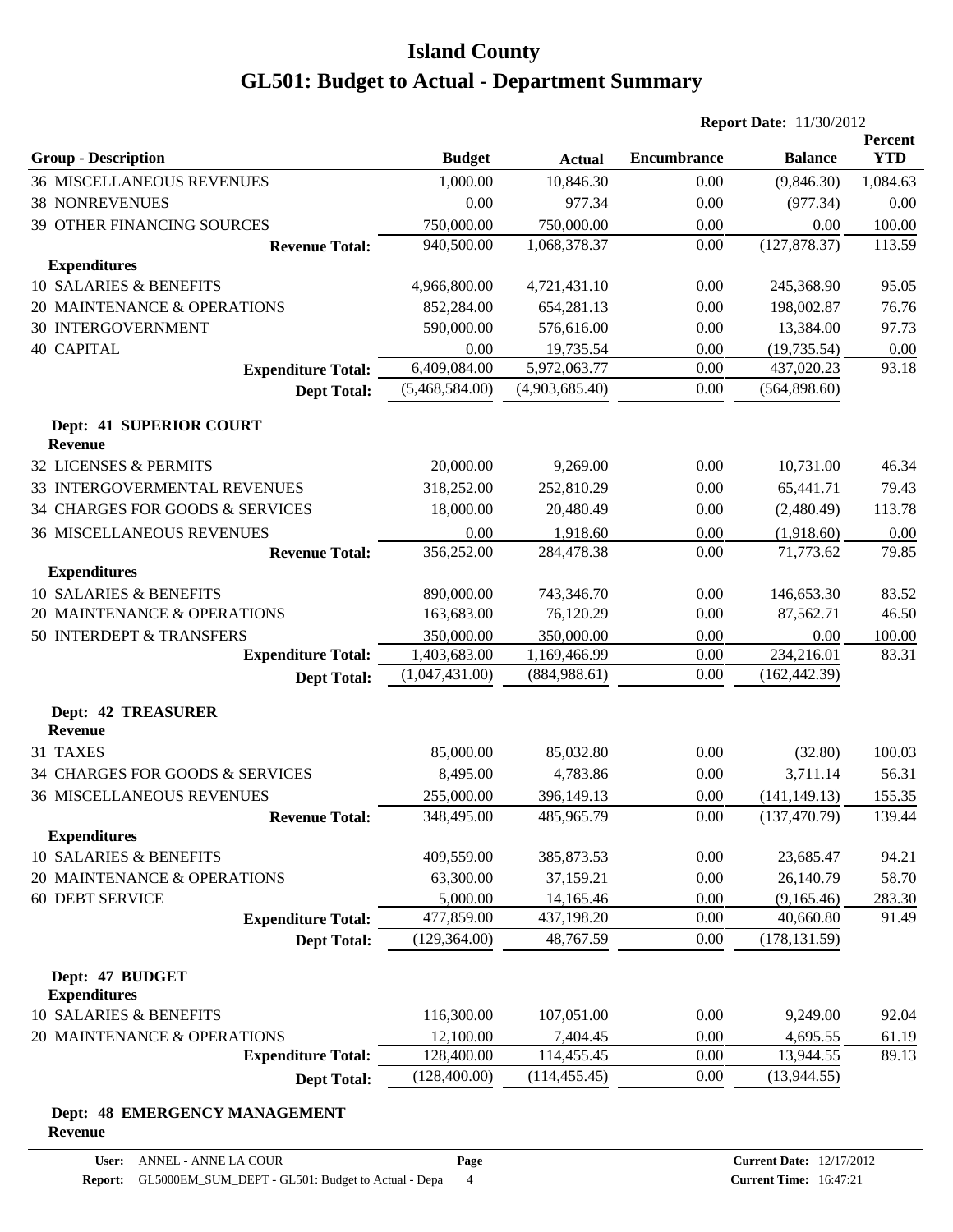|                                               |                |                |                    | <b>Report Date: 11/30/2012</b> |                       |
|-----------------------------------------------|----------------|----------------|--------------------|--------------------------------|-----------------------|
| <b>Group - Description</b>                    | <b>Budget</b>  | <b>Actual</b>  | <b>Encumbrance</b> | <b>Balance</b>                 | Percent<br><b>YTD</b> |
| 33 INTERGOVERMENTAL REVENUES                  | 325,620.00     | 180,007.61     | 0.00               | 145,612.39                     | 55.28                 |
| <b>36 MISCELLANEOUS REVENUES</b>              | 0.00           | 15.00          | 0.00               | (15.00)                        | 0.00                  |
| <b>Revenue Total:</b>                         | 325,620.00     | 180,022.61     | 0.00               | 145,597.39                     | 55.28                 |
| <b>Expenditures</b>                           |                |                |                    |                                |                       |
| 10 SALARIES & BENEFITS                        | 68,500.00      | 56,560.60      | 0.00               | 11,939.40                      | 82.57                 |
| 20 MAINTENANCE & OPERATIONS                   | 287,746.00     | 145,891.99     | 0.00               | 141,854.01                     | 50.70                 |
| <b>30 INTERGOVERNMENT</b>                     | 46,224.00      | 0.00           | 0.00               | 46,224.00                      | 0.00                  |
| <b>40 CAPITAL</b>                             | 0.00           | 24,620.31      | 0.00               | (24, 620.31)                   | 0.00                  |
| <b>Expenditure Total:</b>                     | 402,470.00     | 227,072.90     | $0.00\,$           | 175,397.10                     | 56.41                 |
| <b>Dept Total:</b>                            | (76,850.00)    | (47,050.29)    | 0.00               | (29,799.71)                    |                       |
| Dept: 51 CIVIL SERVICE<br><b>Expenditures</b> |                |                |                    |                                |                       |
| 10 SALARIES & BENEFITS                        | 0.00           | 0.00           | 0.00               | 0.00                           | 0.00                  |
| 20 MAINTENANCE & OPERATIONS                   | 0.00           | 543.33         | 0.00               | (543.33)                       | 0.00                  |
| <b>Expenditure Total:</b>                     | 0.00           | 543.33         | 0.00               | (543.33)                       | 0.00                  |
| <b>Dept Total:</b>                            | 0.00           | (543.33)       | 0.00               | 543.33                         |                       |
| Dept: 53 PLANNING<br><b>Revenue</b>           |                |                |                    |                                |                       |
| 32 LICENSES & PERMITS                         | 922,458.00     | 771,319.48     | 0.00               | 151,138.52                     | 83.61                 |
| 33 INTERGOVERMENTAL REVENUES                  | 180,000.00     | 145,770.79     | 0.00               | 34,229.21                      | 80.98                 |
| 34 CHARGES FOR GOODS & SERVICES               | 580,392.00     | 388,922.29     | 0.00               | 191,469.71                     | 67.01                 |
| <b>36 MISCELLANEOUS REVENUES</b>              | 4,415.00       | 327.78         | 0.00               | 4,087.22                       | 7.42                  |
| 39 OTHER FINANCING SOURCES                    | 49,000.00      | 49,000.00      | 0.00               | 0.00                           | 100.00                |
| <b>Revenue Total:</b>                         | 1,736,265.00   | 1,355,340.34   | 0.00               | 380,924.66                     | 78.06                 |
| <b>Expenditures</b>                           |                |                |                    |                                |                       |
| 10 SALARIES & BENEFITS                        | 1,435,916.00   | 1,215,121.06   | 0.00               | 220,794.94                     | 84.62                 |
| 20 MAINTENANCE & OPERATIONS                   | 253,444.00     | 158,897.57     | 0.00               | 94,546.43                      | 62.69                 |
| <b>Expenditure Total:</b>                     | 1,689,360.00   | 1,374,018.63   | 0.00               | 315,341.37                     | 81.33                 |
| <b>Dept Total:</b>                            | 46,905.00      | (18, 678.29)   | 0.00               | 65,583.29                      |                       |
| Dept: 54 GENERAL SERVICES ADMIN<br>Revenue    |                |                |                    |                                |                       |
| 31 TAXES                                      | $0.00\,$       | 154.08         | 0.00               | (154.08)                       | 0.00                  |
| 32 LICENSES & PERMITS                         | 0.00           | 12,851.00      | 0.00               | (12,851.00)                    | 0.00                  |
| 33 INTERGOVERMENTAL REVENUES                  | 57,650.00      | 118,783.12     | 0.00               | (61, 133.12)                   | 206.04                |
| 34 CHARGES FOR GOODS & SERVICES               | 53,342.00      | 27,569.31      | 0.00               | 25,772.69                      | 51.68                 |
| <b>35 FINES &amp; PENALTIES</b>               | 5,000.00       | 425.00         | 0.00               | 4,575.00                       | 8.50                  |
| <b>36 MISCELLANEOUS REVENUES</b>              | 5,000.00       | 4,962.00       | 0.00               | 38.00                          | 99.24                 |
| <b>Revenue Total:</b>                         | 120,992.00     | 164,744.51     | 0.00               | (43, 752.51)                   | 136.16                |
| <b>Expenditures</b>                           |                |                |                    |                                |                       |
| 10 SALARIES & BENEFITS                        | 102,815.00     | 99,230.61      | 0.00               | 3,584.39                       | 96.51                 |
| 20 MAINTENANCE & OPERATIONS                   | 1,065,934.00   | 1,071,319.36   | 0.00               | (5,385.36)                     | 100.50                |
| <b>30 INTERGOVERNMENT</b>                     | 9,844.00       | 9,844.98       | 0.00               | (0.98)                         | 100.00                |
| <b>Expenditure Total:</b>                     | 1,178,593.00   | 1,180,394.95   | 0.00               | (1,801.95)                     | 100.15                |
| <b>Dept Total:</b>                            | (1,057,601.00) | (1,015,650.44) | $0.00\,$           | (41,950.56)                    |                       |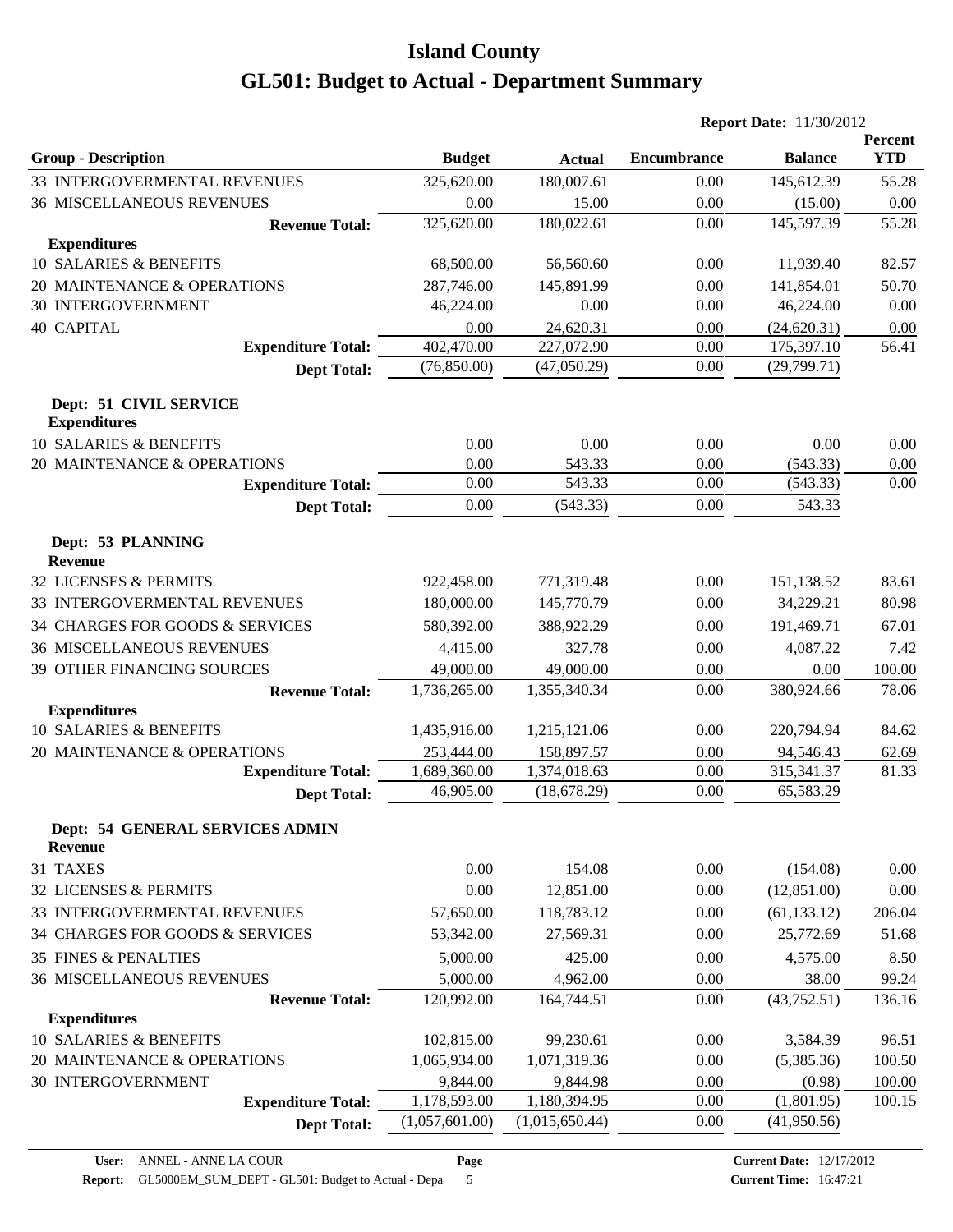|                                                    |               |               |                    | <b>Report Date: 11/30/2012</b> |                       |  |  |
|----------------------------------------------------|---------------|---------------|--------------------|--------------------------------|-----------------------|--|--|
| <b>Group - Description</b>                         | <b>Budget</b> | <b>Actual</b> | <b>Encumbrance</b> | <b>Balance</b>                 | Percent<br><b>YTD</b> |  |  |
| <b>Dept: 59 HUMAN RESOURCES</b>                    |               |               |                    |                                |                       |  |  |
| <b>Revenue</b>                                     |               |               |                    |                                |                       |  |  |
| 34 CHARGES FOR GOODS & SERVICES                    | 100.00        | 164.75        | 0.00               | (64.75)                        | 164.75                |  |  |
| <b>36 MISCELLANEOUS REVENUES</b>                   | 500.00        | 0.00          | 0.00               | 500.00                         | 0.00                  |  |  |
| <b>Revenue Total:</b>                              | 600.00        | 164.75        | 0.00               | 435.25                         | 27.45                 |  |  |
| <b>Expenditures</b>                                |               |               |                    |                                |                       |  |  |
| <b>10 SALARIES &amp; BENEFITS</b>                  | 207,416.00    | 176,308.22    | 0.00               | 31,107.78                      | 85.00                 |  |  |
| 20 MAINTENANCE & OPERATIONS                        | 13,650.00     | 11,442.75     | 0.00               | 2,207.25                       | 83.82                 |  |  |
| <b>Expenditure Total:</b>                          | 221,066.00    | 187,750.97    | 0.00               | 33,315.03                      | 84.92                 |  |  |
| <b>Dept Total:</b>                                 | (220, 466.00) | (187, 586.22) | 0.00               | (32,879.78)                    |                       |  |  |
| Dept: 90 x FUND NON-DEPARTMENTAL<br><b>Revenue</b> |               |               |                    |                                |                       |  |  |
| <b>30 USE OF FUND BALANCE/RESERVES</b>             | 130,000.00    | 0.00          | 0.00               | 130,000.00                     | 0.00                  |  |  |
| 31 TAXES                                           | 12,945,500.00 | 12,755,736.04 | 0.00               | 189,763.96                     | 98.53                 |  |  |
| 33 INTERGOVERMENTAL REVENUES                       | 1,017,000.00  | 1,033,006.54  | 0.00               | (16,006.54)                    | 101.57                |  |  |
| 34 CHARGES FOR GOODS & SERVICES                    | 2,500.00      | 22,681.29     | 0.00               | (20, 181.29)                   | 907.25                |  |  |
| <b>36 MISCELLANEOUS REVENUES</b>                   | 10,100.00     | 67,759.01     | 0.00               | (57,659.01)                    | 670.88                |  |  |
| 39 OTHER FINANCING SOURCES                         | 1,212,500.00  | 1,212,500.00  | 0.00               | 0.00                           | 100.00                |  |  |
| <b>Revenue Total:</b>                              | 15,317,600.00 | 15,091,682.88 | 0.00               | 225,917.12                     | 98.52                 |  |  |
| <b>Expenditures</b>                                |               |               |                    |                                |                       |  |  |
| <b>10 SALARIES &amp; BENEFITS</b>                  | 30,000.00     | 1,250.00      | 0.00               | 28,750.00                      | 4.16                  |  |  |
| 20 MAINTENANCE & OPERATIONS                        | 240,000.00    | 1,000.00      | 0.00               | 239,000.00                     | 0.41                  |  |  |
| 50 INTERDEPT & TRANSFERS                           | 1,306,944.00  | 1,224,117.97  | 0.00               | 82,826.03                      | 93.66                 |  |  |
| <b>60 DEBT SERVICE</b>                             | 0.00          | (0.09)        | 0.00               | 0.09                           | 0.00                  |  |  |
| 90 OTHER                                           | 132,872.00    | 0.00          | 0.00               | 132,872.00                     | 0.00                  |  |  |
| <b>Expenditure Total:</b>                          | 1,709,816.00  | 1,226,367.88  | 0.00               | 483,448.12                     | 71.72                 |  |  |
| <b>Dept Total:</b>                                 | 13,607,784.00 | 13,865,315.00 | 0.00               | (257, 531.00)                  |                       |  |  |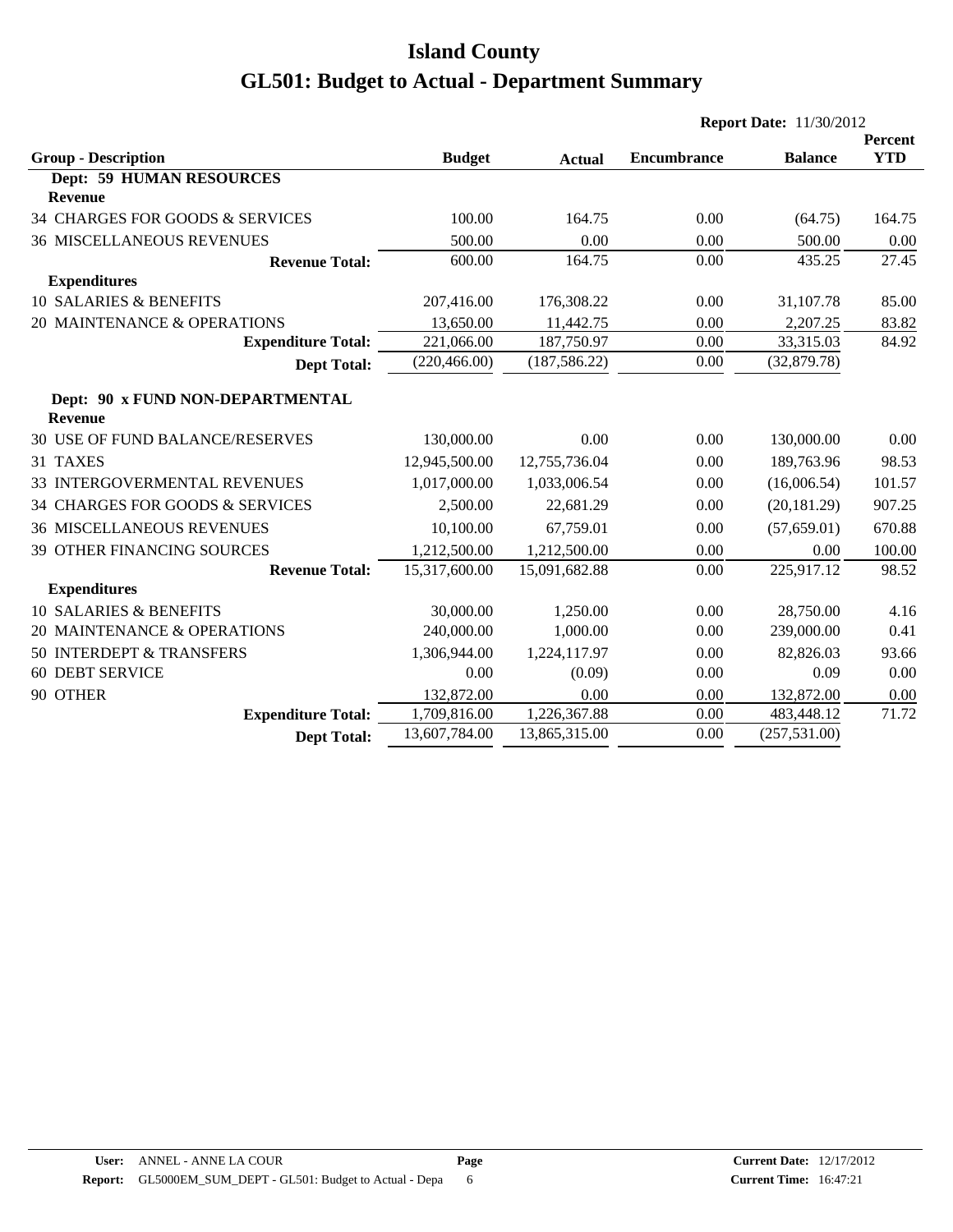|                                                                                                  | <b>Prior Years to Date Actuals</b> |               | 2012<br>Approved     | 2012<br><b>Month</b><br>to Date @ | 2012<br>Year to<br>Date @ | 2012<br><b>Encumbered</b><br>Amount @ | 2012<br>Balance @ | Percent                                                          |
|--------------------------------------------------------------------------------------------------|------------------------------------|---------------|----------------------|-----------------------------------|---------------------------|---------------------------------------|-------------------|------------------------------------------------------------------|
| Object<br><b>Description</b>                                                                     | 2010                               | 2011          | <b>Budget</b>        | 11/30/2012                        | 11/30/2012                | 11/30/2012                            | 11/30/2012        | <b>YTD</b>                                                       |
| 2% HOTEL/MOTEL PUBLIC FACILITI (124)                                                             |                                    |               |                      |                                   |                           |                                       |                   |                                                                  |
| USE OF FUND BALANCE                                                                              | 0.00                               | 0.00          | 0.00                 | 0.00                              | 0.00                      | 0.00                                  | 0.00              | $0\%$                                                            |
| <b>REVENUES</b>                                                                                  | 115,783.92                         | 141,784.09    | 130,100.00           | 22,668.44                         | 139,506.01                | 0.00                                  | (9,406.01)        | 107%                                                             |
| <b>EXPENDITURES</b>                                                                              | (101, 398.33)                      | (94, 286.33)  | (125,000.00)         | (8,506.71)                        | (90, 443.04)              | 0.00                                  | (34, 556.96)      | 72%                                                              |
| <b>TRANSFERS OUT</b>                                                                             | (4,600.00)                         | (4,500.00)    | (5,100.00)           | 0.00                              | (5,100.00)                | 0.00                                  | 0.00              | 100 %                                                            |
| Net 2% HOTEL/MOTEL PUBLIC FACILITI (124)                                                         | 9,785.59                           | 42,997.76     | 0.00                 | 14, 161. 73                       | 43,962.97                 | 0.00                                  | (43,962.97)       |                                                                  |
| <b>ALCOHOL/SUBSTANCE ABUSE (123)</b>                                                             |                                    |               |                      |                                   |                           |                                       |                   |                                                                  |
| USE OF FUND BALANCE                                                                              | 0.00                               | 0.00          | 0.00                 | 0.00                              | 0.00                      | 0.00                                  | 0.00              | $0\%$                                                            |
| <b>REVENUES</b>                                                                                  | 68,186.67                          | 22,138.60     | 96,000.00            | 11,996.11                         | 76,286.07                 | 0.00                                  | 19,713.93         | 79 %                                                             |
| <b>GRANT REVENUES</b>                                                                            | 373,185.14                         | 340,093.96    | 499,263.00           | 24,185.23                         | 310,758.16                | 0.00                                  | 188,504.84        | 62%                                                              |
| <b>EXPENDITURES</b>                                                                              | (437, 237.69)                      | (500, 672.76) | (596, 263.00)        | (38, 874.24)                      | (437, 492.49)             | 0.00                                  | (158, 770.51)     | 73%                                                              |
| <b>TRANSFERS IN</b>                                                                              | 28,883.00                          | 0.00          | 6,000.00             | 0.00                              | 6,000.00                  | 0.00                                  | 0.00              | 100 %                                                            |
| <b>TRANSFERS OUT</b>                                                                             | 0.00                               | (1,587.40)    | (5,000.00)           | 0.00                              | (5,000.00)                | 0.00                                  | 0.00              | 100 %                                                            |
| Net ALCOHOL/SUBSTANCE ABUSE (123)                                                                | 33,017.12                          | (140.027.60)  | 0.00                 | (2,692.90)                        | (49, 448.26)              | 0.00                                  | 49,448.26         |                                                                  |
| <b>ANTI-PROFITEERING (136)</b>                                                                   |                                    |               |                      |                                   |                           |                                       |                   |                                                                  |
| USE OF FUND BALANCE                                                                              | 0.00                               | 0.00          | 0.00                 | 0.00                              | 0.00                      | 0.00                                  | 0.00              | 0%                                                               |
| <b>REVENUES</b>                                                                                  | 30.62                              | 19.75         | 0.00                 | 1.87                              | 18.63                     | 0.00                                  | (18.63)           | 0%                                                               |
| <b>TRANSFERS OUT</b>                                                                             | 0.00                               | 0.00          | 0.00                 | 0.00                              | 0.00                      | 0.00                                  | 0.00              | 0%                                                               |
| Net ANTI-PROFITEERING (136)                                                                      | 30.62                              | 19.75         | 0.00                 | 1.87                              | 18.63                     | 0.00                                  | (18.63)           |                                                                  |
| AUDITOR'S O & M (118)                                                                            |                                    |               |                      |                                   |                           |                                       |                   |                                                                  |
| USE OF FUND BALANCE                                                                              | 0.00                               | 0.00          | 0.00                 | 0.00                              | 0.00                      | 0.00                                  | 0.00              | 0%                                                               |
| <b>REVENUES</b>                                                                                  | 124,146.08                         | 118,046.02    | 116,000.00           | 5,608.00                          | 122,406.19                | 0.00                                  | (6,406.19)        | 106 %                                                            |
| <b>EXPENDITURES</b>                                                                              | (106, 875.65)                      | (124, 287.59) | (141, 400.00)        | (7,904.78)                        | (131, 835.55)             | 0.00                                  | (9, 564.45)       | 93 %                                                             |
| <b>TRANSFERS IN</b>                                                                              | 25,400.00                          | 25,400.00     | 25,400.00            | 0.00                              | 25,400.00                 | 0.00                                  | 0.00              | 100 %                                                            |
| <b>TRANSFERS OUT</b>                                                                             | 0.00                               | 0.00          | 0.00                 | 0.00                              | 0.00                      | 0.00                                  | 0.00              | 0%                                                               |
| Net AUDITOR'S O & M (118)                                                                        | 42,670.43                          | 19,158.43     | 0.00                 | (2, 296.78)                       | 15,970.64                 | 0.00                                  | (15,970.64)       |                                                                  |
| <b>CAPITAL DRAINAGE (321)</b>                                                                    |                                    |               |                      |                                   |                           |                                       |                   |                                                                  |
| <b>REVENUES</b>                                                                                  | 0.00                               | 0.00          | 0.00                 | 0.00                              | 0.00                      | 0.00                                  | 0.00              | 0%                                                               |
| <b>EXPENDITURES</b>                                                                              | (119, 743.68)                      | (191, 128.64) | (770,000.00)         | (84, 551.76)                      | (349,068.16)              | 0.00                                  | (420, 931.84)     | 45 %                                                             |
| <b>TRANSFERS IN</b>                                                                              | 225,000.00                         | 111,000.00    | 801,500.00           | 0.00                              | 295,588.40                | 0.00                                  | 505,911.60        | 37 %                                                             |
| <b>TRANSFERS OUT</b>                                                                             | (22,700.00)                        | (16,800.00)   | (31,500.00)          | 0.00                              | (31,500.00)               | 0.00                                  | 0.00              | 100 %                                                            |
| Net CAPITAL DRAINAGE (321)                                                                       | 82,556.32                          | (96, 928.64)  | 0.00                 | (84, 551.76)                      | (84,979.76)               | 0.00                                  | 84,979.76         |                                                                  |
| <b>CASA FUND (131)</b>                                                                           |                                    |               |                      |                                   |                           |                                       |                   |                                                                  |
| USE OF FUND BALANCE                                                                              | 0.00                               | 0.00          | 0.00                 | 0.00                              | 0.00                      | 0.00                                  | 0.00              | 0%                                                               |
| <b>REVENUES</b>                                                                                  | 0.00                               | 4,570.85      | 0.00                 | 0.00                              | 250.00                    | 0.00                                  | (250.00)          | 0%                                                               |
| <b>GRANT REVENUES</b>                                                                            | 39,354.00                          | 42,619.65     | 59,031.00            | 20,092.00                         | 50,552.25                 | 0.00                                  | 8,478.75          | 86 %                                                             |
| <b>EXPENDITURES</b>                                                                              | (103, 735.16)                      | (94,901.96)   | (109, 622.00)        | (10, 981.52)                      | (97, 916.68)              | 0.00                                  | (11,705.32)       | 89%                                                              |
| <b>TRANSFERS IN</b>                                                                              | 50,591.00                          | 50,591.00     | 50,591.00            | 0.00                              | 50,591.00                 | 0.00                                  | 0.00              | 100 %                                                            |
| User: ANNEL - ANNE LA COUR<br>Report: GL5010EM_FUND - GL535: Multi Year Budget to Actual by Fund |                                    |               | Page<br>$\mathbf{1}$ |                                   |                           |                                       |                   | <b>Current Date: 12/17/2012</b><br><b>Current Time: 16:57:54</b> |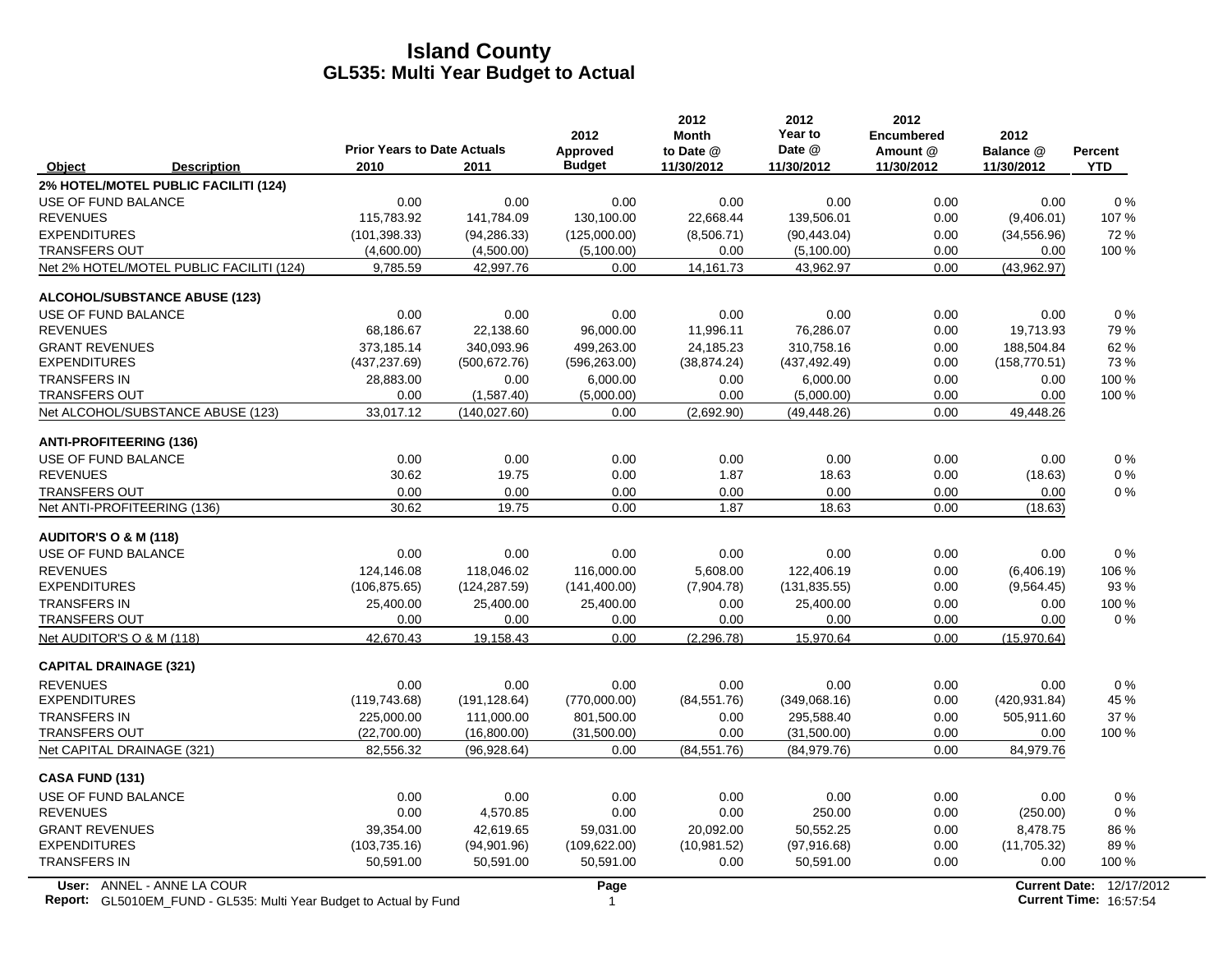|                                             | <b>Prior Years to Date Actuals</b> |               | 2012<br>Approved | 2012<br><b>Month</b><br>to Date @ | 2012<br>Year to<br>Date @ | 2012<br><b>Encumbered</b><br>Amount @ | 2012<br>Balance @ | Percent    |
|---------------------------------------------|------------------------------------|---------------|------------------|-----------------------------------|---------------------------|---------------------------------------|-------------------|------------|
| <b>Description</b><br>Object                | 2010                               | 2011          | <b>Budget</b>    | 11/30/2012                        | 11/30/2012                | 11/30/2012                            | 11/30/2012        | <b>YTD</b> |
| <b>TRANSFERS OUT</b>                        | 0.00                               | 0.00          | 0.00             | 0.00                              | 0.00                      | 0.00                                  | 0.00              | $0\%$      |
| Net CASA FUND (131)                         | (13,790.16)                        | 2,879.54      | 0.00             | 9.110.48                          | 3.476.57                  | 0.00                                  | (3,476.57)        |            |
| <b>CLEAN WATER UTILITY (154)</b>            |                                    |               |                  |                                   |                           |                                       |                   |            |
| <b>REVENUES</b>                             | 0.00                               | 0.00          | 714,000.00       | 198,448.89                        | 1,434,956.10              | 0.00                                  | (720, 956.10)     | 201 %      |
| <b>GRANT REVENUES</b>                       | 0.00                               | 0.00          | 195,500.00       | 0.00                              | 0.00                      | 0.00                                  | 195,500.00        | $0\%$      |
| <b>EXPENDITURES</b>                         | 0.00                               | 0.00          | (525,500.00)     | (3,572.09)                        | (18, 786.25)              | 0.00                                  | (506, 713.75)     | 4 %        |
| <b>TRANSFERS OUT</b>                        | 0.00                               | 0.00          | (384,000.00)     | 0.00                              | (202,000.00)              | 0.00                                  | (182,000.00)      | 53%        |
| Net CLEAN WATER UTILITY (154)               | 0.00                               | 0.00          | 0.00             | 194,876.80                        | 1,214,169.85              | 0.00                                  | (1, 214, 169.85)  |            |
| <b>COMM MENTAL HEALTH FACILITY (148)</b>    |                                    |               |                  |                                   |                           |                                       |                   |            |
| <b>REVENUES</b>                             | 3,858.08                           | 4,822.60      | 5,566.00         | 0.00                              | 4,822.60                  | 0.00                                  | 743.40            | 87%        |
| <b>EXPENDITURES</b>                         | (4,096.10)                         | (5,578.93)    | (5,566.00)       | (423.76)                          | (4,661.36)                | 0.00                                  | (904.64)          | 84 %       |
| <b>TRANSFERS OUT</b>                        | 0.00                               | 0.00          | 0.00             | 0.00                              | 0.00                      | 0.00                                  | 0.00              | $0\%$      |
| Net COMM MENTAL HEALTH FACILITY (148)       | (238.02)                           | (756.33)      | 0.00             | (423.76)                          | 161.24                    | 0.00                                  | (161.24)          |            |
| <b>CONSERVATION FUTURES (132)</b>           |                                    |               |                  |                                   |                           |                                       |                   |            |
| USE OF FUND BALANCE                         | 0.00                               | 0.00          | 0.00             | 0.00                              | 0.00                      | 0.00                                  | 0.00              | 0%         |
| <b>REVENUES</b>                             | 653,436.38                         | 676,916.17    | 771,380.00       | 90.417.74                         | 673,735.09                | 0.00                                  | 97,644.91         | 87%        |
| <b>GRANT REVENUES</b>                       | 324,422.20                         | 46,394.36     | 0.00             | 0.00                              | 49,360.60                 | 0.00                                  | (49,360.60)       | $0\%$      |
| <b>EXPENDITURES</b>                         | (99,705.42)                        | (117, 491.09) | (771, 380.00)    | (556.31)                          | (117, 682.89)             | 0.00                                  | (653, 697.11)     | 15 %       |
| <b>TRANSFERS OUT</b>                        | 0.00                               | 0.00          | 0.00             | 0.00                              | 0.00                      | 0.00                                  | 0.00              | $0\%$      |
| Net CONSERVATION FUTURES (132)              | 878,153.16                         | 605,819.44    | 0.00             | 89,861.43                         | 605,412.80                | 0.00                                  | (605, 412.80)     |            |
| <b>CONSTRUCTION &amp; ACQUISITION (308)</b> |                                    |               |                  |                                   |                           |                                       |                   |            |
| USE OF FUND BALANCE                         | 0.00                               | 0.00          | 0.00             | 0.00                              | 0.00                      | 0.00                                  | 0.00              | $0\%$      |
| <b>EXPENDITURES</b>                         | 0.00                               | 0.00          | 0.00             | 0.00                              | 0.00                      | 0.00                                  | 0.00              | $0\%$      |
| <b>TRANSFERS IN</b>                         | 0.00                               | 0.00          | 0.00             | 0.00                              | 0.00                      | 0.00                                  | 0.00              | $0\%$      |
| Net CONSTRUCTION & ACQUISITION (308)        | 0.00                               | 0.00          | 0.00             | 0.00                              | 0.00                      | 0.00                                  | 0.00              |            |
| <b>CORNET BAY DOCK (119)</b>                |                                    |               |                  |                                   |                           |                                       |                   |            |
| <b>REVENUES</b>                             | 13,978.30                          | 16,970.00     | 16,400.00        | 0.00                              | 11,760.00                 | 0.00                                  | 4,640.00          | 72 %       |
| <b>EXPENDITURES</b>                         | (6, 101.50)                        | (6,692.50)    | (15,700.00)      | (602.13)                          | (6,702.37)                | 0.00                                  | (8,997.63)        | 43 %       |
| <b>TRANSFERS OUT</b>                        | (600.00)                           | (700.00)      | (700.00)         | 0.00                              | (700.00)                  | 0.00                                  | 0.00              | 100 %      |
| Net CORNET BAY DOCK (119)                   | 7,276.80                           | 9,577.50      | 0.00             | (602.13)                          | 4,357.63                  | 0.00                                  | (4,357.63)        |            |
| <b>COUNTY FAIR (110)</b>                    |                                    |               |                  |                                   |                           |                                       |                   |            |
| <b>REVENUES</b>                             | 211.050.32                         | 246,188.83    | 236,650.00       | 0.00                              | 77.892.06                 | 0.00                                  | 158,757.94        | 33 %       |
| <b>GRANT REVENUES</b>                       | 21,138.00                          | 0.00          | 35,000.00        | 0.00                              | 0.00                      | 0.00                                  | 35,000.00         | $0\%$      |
| <b>EXPENDITURES</b>                         | (258, 885.12)                      | (262, 642.45) | (301,650.00)     | 0.00                              | (83, 723.37)              | 0.00                                  | (217, 926.63)     | 28 %       |
| <b>TRANSFERS IN</b>                         | 29,899.37                          | 19,651.80     | 30,000.00        | 0.00                              | 0.00                      | 0.00                                  | 30,000.00         | $0\%$      |
| <b>TRANSFERS OUT</b>                        | 0.00                               | 0.00          | 0.00             | 0.00                              | 0.00                      | 0.00                                  | 0.00              | 0%         |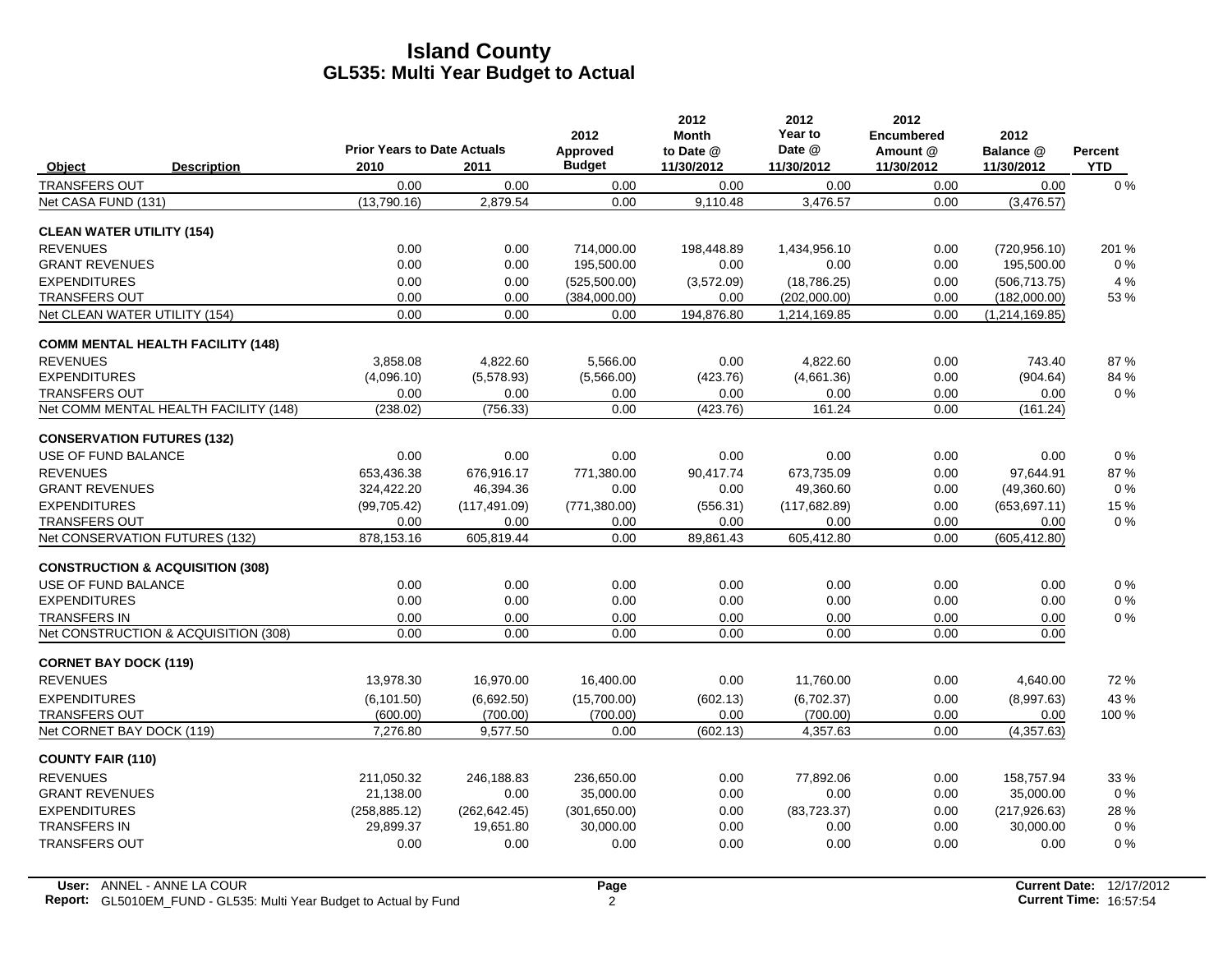|                                               |                                    |                              | 2012                   | 2012<br><b>Month</b> | 2012<br>Year to                | 2012<br><b>Encumbered</b> | 2012                           |                |
|-----------------------------------------------|------------------------------------|------------------------------|------------------------|----------------------|--------------------------------|---------------------------|--------------------------------|----------------|
|                                               | <b>Prior Years to Date Actuals</b> |                              | Approved               | to Date @            | Date @                         | Amount @                  | Balance @                      | <b>Percent</b> |
| Object<br><b>Description</b>                  | 2010                               | 2011                         | <b>Budget</b>          | 11/30/2012           | 11/30/2012                     | 11/30/2012                | 11/30/2012                     | <b>YTD</b>     |
| Net COUNTY FAIR (110)                         | 3,202.57                           | 3.198.18                     | 0.00                   | 0.00                 | (5,831.31)                     | 0.00                      | 5.831.31                       |                |
| <b>COUNTY LAW LIBRARY (103)</b>               |                                    |                              |                        |                      |                                |                           |                                |                |
| USE OF FUND BALANCE                           | 0.00                               | 0.00                         | 0.00                   | 0.00                 | 0.00                           | 0.00                      | 0.00                           | 0%             |
| <b>REVENUES</b>                               | 23,776.44                          | 24.258.35                    | 27.100.00              | 1,173.21             | 22.846.91                      | 0.00                      | 4,253.09                       | 84 %           |
| <b>EXPENDITURES</b>                           | (30,574.93)                        | (30,018.41)                  | (27, 100.00)           | (2,933.11)           | (28,710.78)                    | 0.00                      | 1,610.78                       | 106 %          |
| <b>TRANSFERS OUT</b>                          | 0.00                               | 0.00                         | 0.00                   | 0.00                 | 0.00                           | 0.00                      | 0.00                           | 0%             |
| Net COUNTY LAW LIBRARY (103)                  | (6,798.49)                         | (5,760.06)                   | 0.00                   | (1,759.90)           | (5,863.87)                     | 0.00                      | 5,863.87                       |                |
| <b>COUNTY ROAD (101)</b>                      |                                    |                              |                        |                      |                                |                           |                                |                |
| USE OF FUND BALANCE                           | 0.00                               | 0.00                         | 0.00                   | 0.00                 | 0.00                           | 0.00                      | 0.00                           | 0%             |
| <b>REVENUES</b>                               | 13,898,517.00                      | 14,203,834.38                | 14,145,653.00          | 1,639,588.63         | 14,121,446.08                  | 0.00                      | 24,206.92                      | 100 %          |
| <b>GRANT REVENUES</b>                         | 845.782.76                         | 2,373,584.03                 | 2,548,000.00           | 18,880.62            | 919,550.15                     | 0.00                      | 1,628,449.85                   | 36 %           |
| <b>EXPENDITURES</b>                           | (11, 144, 570.86)                  | (14, 253, 384.57)            | (14, 493, 086.00)      | (688, 333.91)        | (11,099,572.74)                | 0.00                      | (3,393,513.26)                 | 77 %           |
| <b>TRANSFERS IN</b>                           | 0.00                               | 0.00                         | 134,000.00             | 0.00                 | 134,000.00                     | 0.00                      | 0.00                           | 100 %          |
| <b>TRANSFERS OUT</b><br>Net COUNTY ROAD (101) | (1,651,217.00)<br>1,948,511.90     | (1,514,967.00)<br>809,066.84 | (2,334,567.00)<br>0.00 | 0.00<br>970,135.34   | (1,618,567.00)<br>2,456,856.49 | 0.00<br>0.00              | (716,000.00)<br>(2,456,856.49) | 69%            |
|                                               |                                    |                              |                        |                      |                                |                           |                                |                |
| <b>COURTHOUSE EXPANSION (309)</b>             |                                    |                              |                        |                      |                                |                           |                                |                |
| <b>REVENUES</b>                               | 22.92                              | 14.79                        | 0.00                   | 1.39                 | 13.87                          | 0.00                      | (13.87)                        | $0\%$          |
| Net COURTHOUSE EXPANSION (309)                | 22.92                              | 14.79                        | 0.00                   | 1.39                 | 13.87                          | 0.00                      | (13.87)                        |                |
| <b>DEVELOPMENTAL DISABILITIES (114)</b>       |                                    |                              |                        |                      |                                |                           |                                |                |
| USE OF FUND BALANCE                           | 0.00                               | 0.00                         | 0.00                   | 0.00                 | 0.00                           | 0.00                      | 0.00                           | $0\%$          |
| <b>REVENUES</b>                               | 176,432.13                         | 160,660.70                   | 170,000.00             | 21,485.52            | 157,930.25                     | 0.00                      | 12,069.75                      | 93%            |
| <b>GRANT REVENUES</b>                         | 375.648.02                         | 349.656.00                   | 444,307.00             | 42,319.00            | 274,262.00                     | 0.00                      | 170.045.00                     | 62%            |
| <b>EXPENDITURES</b>                           | (447, 870.95)                      | (463, 151.51)                | (555, 821.00)          | (65, 185.31)         | (312, 594.32)                  | 0.00                      | (243, 226.68)                  | 56 %           |
| <b>TRANSFERS OUT</b>                          | 0.00                               | (3,968.50)                   | (58, 486.00)           | 0.00                 | (58, 486.00)                   | 0.00                      | 0.00                           | 100 %          |
| Net DEVELOPMENTAL DISABILITIES (114)          | 104,209.20                         | 43,196.69                    | 0.00                   | (1,380.79)           | 61,111.93                      | 0.00                      | (61, 111.93)                   |                |
| <b>DRUG SEIZURE (133)</b>                     |                                    |                              |                        |                      |                                |                           |                                |                |
| <b>USE OF FUND BALANCE</b>                    | 0.00                               | 0.00                         | 0.00                   | 0.00                 | 0.00                           | 0.00                      | 0.00                           | 0%             |
| <b>REVENUES</b>                               | 3,490.44                           | 3,610.71                     | 10,000.00              | 70.04                | 6,978.08                       | 0.00                      | 3,021.92                       | 70 %           |
| <b>EXPENDITURES</b>                           | 0.00                               | 0.00                         | (10,000.00)            | 0.00                 | 0.00                           | 0.00                      | (10,000.00)                    | $0\%$          |
| <b>TRANSFERS OUT</b>                          | 0.00                               | 0.00                         | 0.00                   | 0.00                 | 0.00                           | 0.00                      | 0.00                           | 0%             |
| Net DRUG SEIZURE (133)                        | 3,490.44                           | 3,610.71                     | 0.00                   | 70.04                | 6,978.08                       | 0.00                      | (6,978.08)                     |                |
| <b>ELECTION RESERVE (111)</b>                 |                                    |                              |                        |                      |                                |                           |                                |                |
| USE OF FUND BALANCE                           | 0.00                               | 0.00                         | 0.00                   | 0.00                 | 0.00                           | 0.00                      | 0.00                           | $0\%$          |
| <b>REVENUES</b>                               | 53.879.40                          | 146,198.22                   | 100,000.00             | 0.00                 | 102.716.02                     | 0.00                      | (2,716.02)                     | 103%           |
| <b>GRANT REVENUES</b>                         | 78,757.89                          | 641.58                       | 0.00                   | 0.00                 | 11,341.21                      | 0.00                      | (11, 341.21)                   | $0\%$          |
| <b>EXPENDITURES</b>                           | (301, 722.81)                      | (223,041.13)                 | (300,000.00)           | (54, 674.47)         | (311, 156.68)                  | 0.00                      | 11,156.68                      | 104 %          |
| <b>TRANSFERS IN</b>                           | 219,925.00                         | 200,000.00                   | 200,000.00             | 0.00                 | 200,000.00                     | 0.00                      | 0.00                           | 100 %          |
|                                               |                                    |                              |                        |                      |                                |                           |                                |                |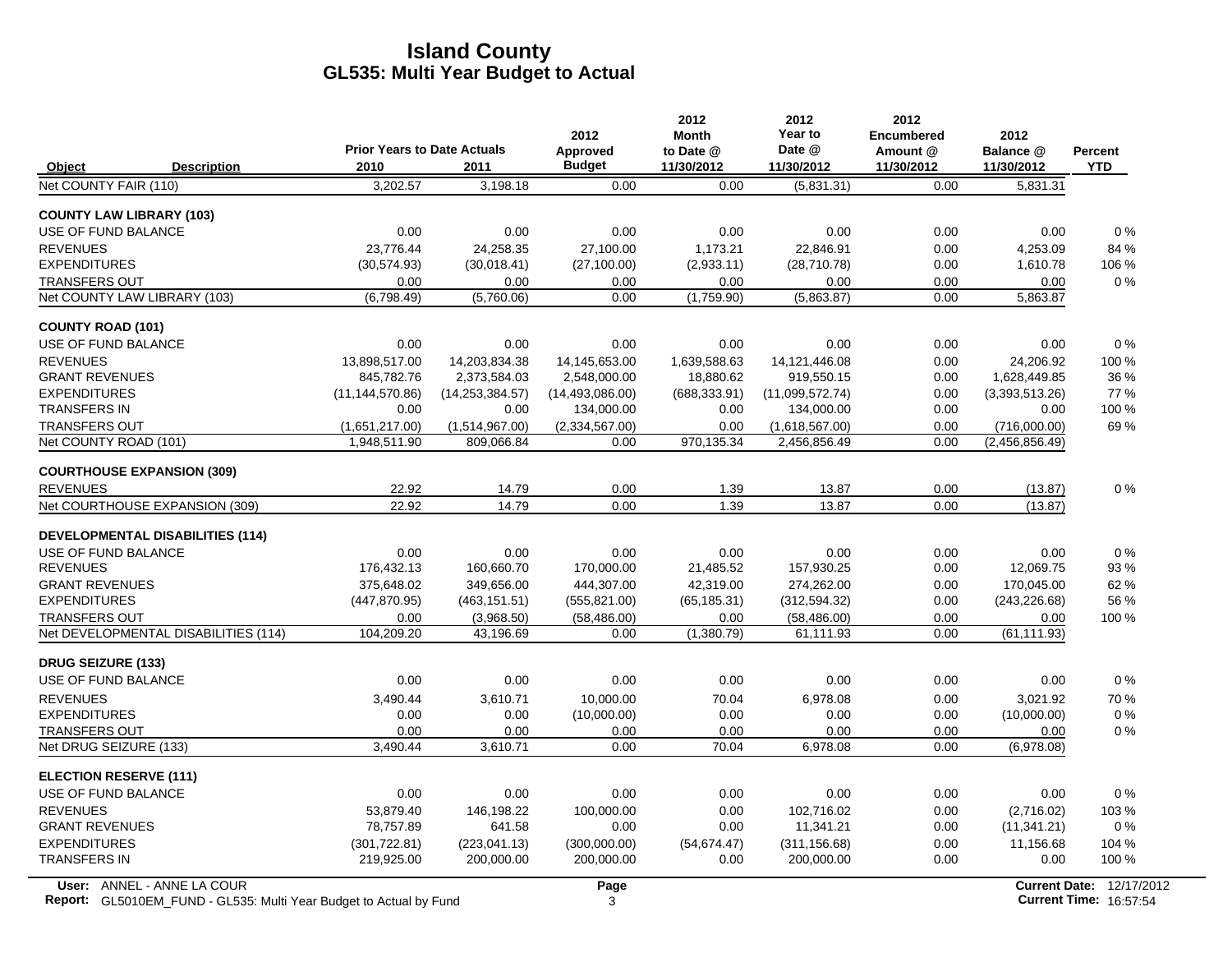|                                 |                                                                    | <b>Prior Years to Date Actuals</b> |               | 2012<br>Approved | 2012<br><b>Month</b><br>to Date @ | 2012<br>Year to<br>Date @ | 2012<br>Encumbered<br>Amount @ | 2012<br>Balance @    | <b>Percent</b>                |
|---------------------------------|--------------------------------------------------------------------|------------------------------------|---------------|------------------|-----------------------------------|---------------------------|--------------------------------|----------------------|-------------------------------|
| Object                          | <b>Description</b>                                                 | 2010                               | 2011          | <b>Budget</b>    | 11/30/2012                        | 11/30/2012                | 11/30/2012                     | 11/30/2012           | <b>YTD</b>                    |
| <b>TRANSFERS OUT</b>            |                                                                    | 0.00                               | 0.00          | 0.00             | 0.00                              | 0.00                      | 0.00                           | 0.00                 | 0%                            |
| Net ELECTION RESERVE (111)      |                                                                    | 50,839.48                          | 123,798.67    | 0.00             | (54, 674.47)                      | 2,900.55                  | 0.00                           | (2,900.55)           |                               |
| <b>ENHANCED 911 (140)</b>       |                                                                    |                                    |               |                  |                                   |                           |                                |                      |                               |
| <b>REVENUES</b>                 |                                                                    | 426,919.65                         | 438,606.50    | 531,000.00       | 64,522.81                         | 578,053.53                | 0.00                           | (47,053.53)          | 109 %                         |
| <b>GRANT REVENUES</b>           |                                                                    | 7,490.37                           | 0.00          | 0.00             | 10,005.84                         | 28,637.11                 | 0.00                           | (28, 637.11)         | 0%                            |
| <b>EXPENDITURES</b>             |                                                                    | (381,040.28)                       | (630, 040.74) | (529, 500.00)    | (69, 530.45)                      | (612, 277.62)             | 0.00                           | 82,777.62            | 116 %                         |
| <b>TRANSFERS OUT</b>            |                                                                    | (1,500.00)                         | (1,500.00)    | (1,500.00)       | 0.00                              | (1,500.00)                | 0.00                           | 0.00                 | 100 %                         |
| Net ENHANCED 911 (140)          |                                                                    | 51,869.74                          | (192, 934.24) | 0.00             | 4,998.20                          | (7,086.98)                | 0.00                           | 7,086.98             |                               |
| <b>EXTENSION SERVICES (160)</b> |                                                                    |                                    |               |                  |                                   |                           |                                |                      |                               |
| <b>REVENUES</b>                 |                                                                    | 93,829.46                          | 192,005.95    | 130,949.00       | 84,537.25                         | 116,854.37                | 0.00                           | 14,094.63            | 89%                           |
| <b>GRANT REVENUES</b>           |                                                                    | 128,819.80                         | 100,196.84    | 110,161.00       | 0.00                              | 65,336.31                 | 0.00                           | 44,824.69            | 59 %                          |
| <b>EXPENDITURES</b>             |                                                                    | (454, 515.68)                      | (392, 555.89) | (341, 243.00)    | (52,780.64)                       | (312, 531.36)             | 0.00                           | (28,711.64)          | 92%                           |
| <b>TRANSFERS IN</b>             |                                                                    | 149,321.00                         | 95,950.00     | 100,133.00       | 0.00                              | 100,133.00                | 0.00                           | 0.00                 | 100 %                         |
| <b>TRANSFERS OUT</b>            |                                                                    | 0.00                               | 0.00          | 0.00             | 0.00                              | 0.00                      | 0.00                           | 0.00                 | 0%                            |
|                                 | Net EXTENSION SERVICES (160)                                       | (82, 545.42)                       | (4,403.10)    | 0.00             | 31,756.61                         | (30, 207.68)              | 0.00                           | 30,207.68            |                               |
|                                 | <b>FAMILY RES CTR CAMANO (143)</b>                                 |                                    |               |                  |                                   |                           |                                |                      |                               |
| USE OF FUND BALANCE             |                                                                    | 0.00                               | 0.00          | 10,753.00        | 0.00                              | 0.00                      | 0.00                           | 10,753.00            | 0%                            |
| <b>REVENUES</b>                 |                                                                    | 38,891.56                          | 34,519.90     | 39,393.00        | 3,282.70                          | 38,788.25                 | 0.00                           | 604.75               | 98 %                          |
| <b>EXPENDITURES</b>             |                                                                    | (39,386.00)                        | (42,082.10)   | (50, 146.00)     | (3,407.76)                        | (43, 132.99)              | 0.00                           | (7,013.01)           | 86 %                          |
| <b>TRANSFERS OUT</b>            |                                                                    | 0.00                               | 0.00          | 0.00             | 0.00                              | 0.00                      | 0.00                           | 0.00                 | 0%                            |
|                                 | Net FAMILY RES CTR CAMANO (143)                                    | (494.44)                           | (7, 562.20)   | 0.00             | (125.06)                          | (4,344.74)                | 0.00                           | 4,344.74             |                               |
|                                 | <b>FAMILY RES CTR OAK HARBOR (141)</b>                             |                                    |               |                  |                                   |                           |                                |                      |                               |
| USE OF FUND BALANCE             |                                                                    | 0.00                               | 0.00          | 0.00             | 0.00                              | 0.00                      | 0.00                           | 0.00                 | 0%                            |
| <b>REVENUES</b>                 |                                                                    | 42.410.00                          | 43.062.34     | 55.937.00        | 4.313.10                          | 48.710.76                 | 0.00                           | 7.226.24             | 87%                           |
| <b>EXPENDITURES</b>             |                                                                    | (40, 226.36)                       | (42, 417.63)  | (55, 937.00)     | (4,011.88)                        | (44, 610.38)              | 0.00                           | (11, 326.62)         | 80%                           |
| <b>TRANSFERS OUT</b>            |                                                                    | 0.00                               | 0.00          | 0.00             | 0.00                              | 0.00                      | 0.00                           | 0.00                 | $0\%$                         |
|                                 | Net FAMILY RES CTR OAK HARBOR (141)                                | 2,183.64                           | 644.71        | 0.00             | 301.22                            | 4,100.38                  | 0.00                           | (4, 100.38)          |                               |
|                                 | <b>FAMILY RES CTR SO WHIDBEY (142)</b>                             |                                    |               |                  |                                   |                           |                                |                      |                               |
| <b>REVENUES</b>                 |                                                                    | 5,500.00                           | 5,500.00      | 2,400.00         | 0.00                              | 5,500.00                  | 0.00                           | (3,100.00)           | 229 %                         |
| <b>EXPENDITURES</b>             |                                                                    | (16, 410.39)                       | (120.60)      | (2,400.00)       | 0.00                              | (99.00)                   | 0.00                           | (2,301.00)           | 4 %                           |
| <b>TRANSFERS OUT</b>            |                                                                    | 0.00                               | 0.00          | 0.00             | 0.00                              | 0.00                      | 0.00                           | 0.00                 | $0\%$                         |
|                                 | Net FAMILY RES CTR SO WHIDBEY (142)                                | (10,910.39)                        | 5,379.40      | 0.00             | 0.00                              | 5,401.00                  | 0.00                           | (5,401.00)           |                               |
|                                 | <b>FEDERAL ASSET FORFEITURE (147)</b>                              |                                    |               |                  |                                   |                           |                                |                      |                               |
| USE OF FUND BALANCE             |                                                                    | 0.00                               | 0.00          | 0.00             | 0.00                              | 0.00                      | 0.00                           | 0.00                 | 0%                            |
| <b>REVENUES</b>                 |                                                                    | 5.13                               | 0.30          | 5,000.00         | 0.03                              | 0.28                      | 0.00                           | 4,999.72             | $0\%$                         |
| <b>EXPENDITURES</b>             |                                                                    | (2, 148.00)                        | (2, 148.00)   | (5,000.00)       | 0.00                              | 0.00                      | 0.00                           | (5,000.00)           | 0%                            |
| <b>TRANSFERS OUT</b>            |                                                                    | 0.00                               | 0.00          | 0.00             | 0.00                              | 0.00                      | 0.00                           | 0.00                 | 0%                            |
|                                 | User: ANNEL - ANNE LA COUR                                         |                                    |               | Page             |                                   |                           |                                | <b>Current Date:</b> | 12/17/2012                    |
|                                 | Report: GL5010EM_FUND - GL535: Multi Year Budget to Actual by Fund |                                    |               | $\overline{4}$   |                                   |                           |                                |                      | <b>Current Time: 16:57:54</b> |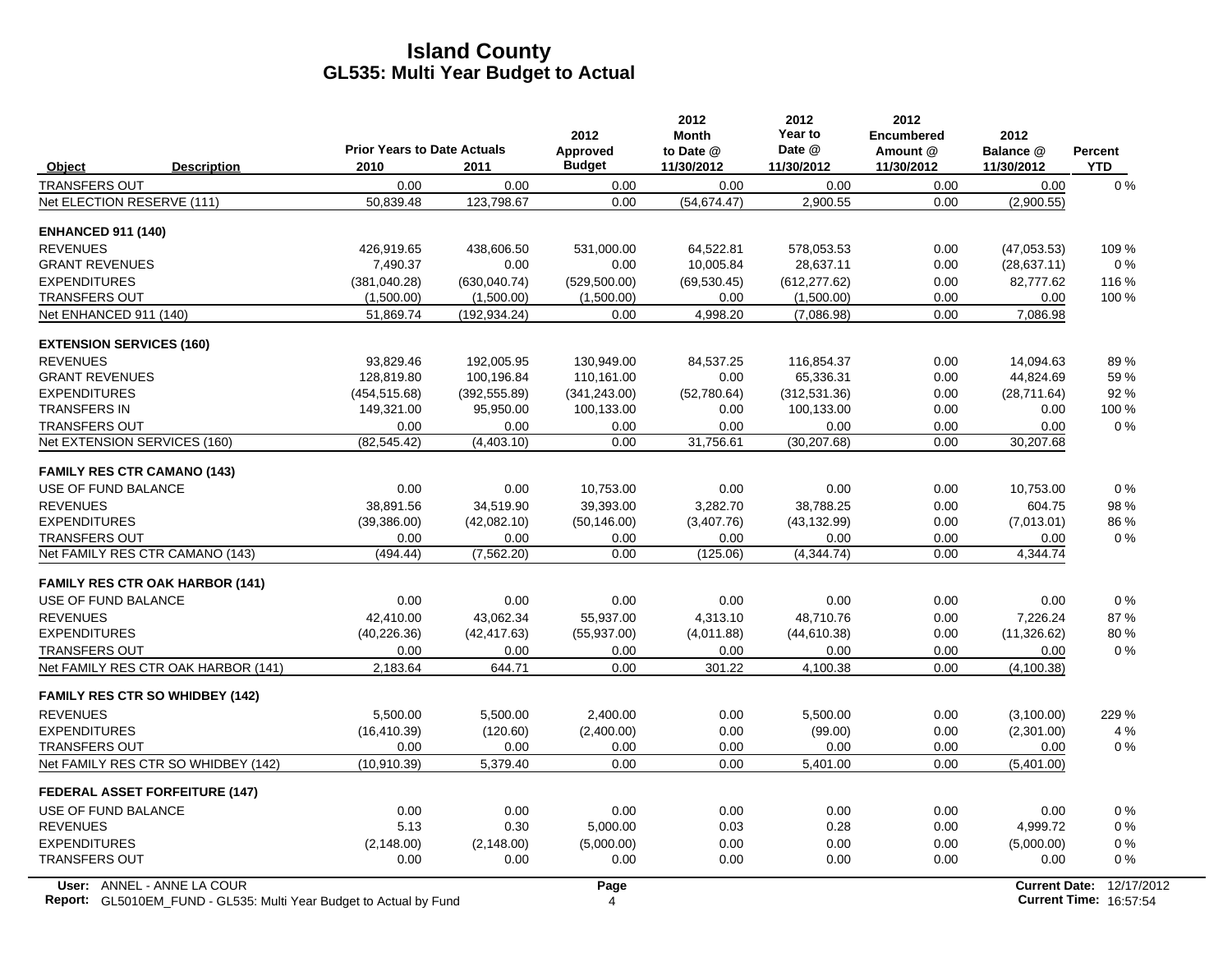|                                      |                                           |                                    |               | 2012           | 2012<br><b>Month</b> | 2012<br>Year to | 2012<br><b>Encumbered</b> | 2012          |                |
|--------------------------------------|-------------------------------------------|------------------------------------|---------------|----------------|----------------------|-----------------|---------------------------|---------------|----------------|
|                                      |                                           | <b>Prior Years to Date Actuals</b> |               | Approved       | to Date @            | Date @          | Amount @                  | Balance @     | <b>Percent</b> |
| Object                               | <b>Description</b>                        | 2010                               | 2011          | <b>Budget</b>  | 11/30/2012           | 11/30/2012      | 11/30/2012                | 11/30/2012    | <b>YTD</b>     |
|                                      | Net FEDERAL ASSET FORFEITURE (147)        | (2, 142.87)                        | (2, 147.70)   | 0.00           | 0.03                 | 0.28            | 0.00                      | (0.28)        |                |
| <b>FIRE PERMIT PROGRAM (115)</b>     |                                           |                                    |               |                |                      |                 |                           |               |                |
| <b>REVENUES</b>                      |                                           | 32,573.65                          | 30,403.41     | 48,000.00      | 1,960.00             | 24,032.55       | 0.00                      | 23,967.45     | 50 %           |
| <b>GRANT REVENUES</b>                |                                           | 0.00                               | 0.00          | 0.00           | 0.00                 | 21.625.00       | 0.00                      | (21,625.00)   | $0\ \%$        |
| <b>EXPENDITURES</b>                  |                                           | (13, 729.49)                       | (25, 823.81)  | (48,000.00)    | (188.36)             | (48, 175.86)    | 0.00                      | 175.86        | 100 %          |
| <b>TRANSFERS OUT</b>                 |                                           | 0.00                               | 0.00          | 0.00           | 0.00                 | 0.00            | 0.00                      | 0.00          | 0%             |
| Net FIRE PERMIT PROGRAM (115)        |                                           | 18,844.16                          | 4,579.60      | 0.00           | 1,771.64             | (2, 518.31)     | 0.00                      | 2,518.31      |                |
|                                      | <b>HISTORICAL PRESERVATION FUND (180)</b> |                                    |               |                |                      |                 |                           |               |                |
| <b>USE OF FUND BALANCE</b>           |                                           | 0.00                               | 0.00          | 6,000.00       | 0.00                 | 0.00            | 0.00                      | 6,000.00      | 0%             |
| <b>REVENUES</b>                      |                                           | 19,964.00                          | 18,432.00     | 18,000.00      | 1,889.00             | 21.294.00       | 0.00                      | (3,294.00)    | 118%           |
| <b>EXPENDITURES</b>                  |                                           | (18,000.00)                        | (26,983.78)   | (12,000.00)    | 0.00                 | (15, 422.84)    | 0.00                      | 3,422.84      | 129 %          |
| <b>TRANSFERS IN</b>                  |                                           | 0.00                               | 0.00          | 0.00           | 0.00                 | 0.00            | 0.00                      | 0.00          | 0%             |
| <b>TRANSFERS OUT</b>                 |                                           | 0.00                               | (12,000.00)   | (12,000.00)    | 0.00                 | (12,000.00)     | 0.00                      | 0.00          | 100 %          |
|                                      | Net HISTORICAL PRESERVATION FUND (180)    | 1,964.00                           | (20.551.78)   | 0.00           | 1,889.00             | (6, 128.84)     | 0.00                      | 6,128.84      |                |
| <b>HOMELESS HOUSING (106)</b>        |                                           |                                    |               |                |                      |                 |                           |               |                |
| <b>USE OF FUND BALANCE</b>           |                                           | 0.00                               | 0.00          | 0.00           | 0.00                 | 0.00            | 0.00                      | 0.00          | 0%             |
| <b>REVENUES</b>                      |                                           | 381.549.29                         | 346.209.40    | 321.974.00     | 40.348.51            | 413.037.46      | 0.00                      | (91,063.46)   | 128 %          |
| <b>GRANT REVENUES</b>                |                                           | 107,118.17                         | 144,103.98    | 76,398.00      | 8,906.49             | 37,160.35       | 0.00                      | 39,237.65     | 49 %           |
| <b>EXPENDITURES</b>                  |                                           | (251,650.69)                       | (299, 872.38) | (366, 142.00)  | (7,785.53)           | (221, 245.05)   | 0.00                      | (144, 896.95) | 60%            |
| <b>TRANSFERS OUT</b>                 |                                           | 0.00                               | (1,587.40)    | (32, 230.00)   | 0.00                 | (32, 230.00)    | 0.00                      | 0.00          | 100 %          |
| Net HOMELESS HOUSING (106)           |                                           | 237,016.77                         | 188,853.60    | 0.00           | 41,469.47            | 196,722.76      | 0.00                      | (196, 722.76) |                |
| <b>HUMAN SERVICES FUND (129)</b>     |                                           |                                    |               |                |                      |                 |                           |               |                |
| <b>REVENUES</b>                      |                                           | 0.00                               | 0.00          | 0.00           | 2,124.96             | (108.10)        | 0.00                      | 108.10        | 0%             |
| <b>GRANT REVENUES</b>                |                                           | 0.00                               | 0.00          | 150.627.00     | 13.865.29            | 116.226.80      | 0.00                      | 34.400.20     | 77 %           |
| <b>EXPENDITURES</b>                  |                                           | 0.00                               | 0.00          | (362, 252.00)  | (63,003.32)          | (338, 285.28)   | 0.00                      | (23,966.72)   | 93 %           |
| <b>TRANSFERS IN</b>                  |                                           | 0.00                               | 0.00          | 211,625.00     | 0.00                 | 211,625.00      | 0.00                      | 0.00          | 100 %          |
| Net HUMAN SERVICES FUND (129)        |                                           | 0.00                               | 0.00          | 0.00           | (47, 013.07)         | (10, 541.58)    | 0.00                      | 10,541.58     |                |
| <b>JOINT TOURISM PROMOTION (146)</b> |                                           |                                    |               |                |                      |                 |                           |               |                |
| USE OF FUND BALANCE                  |                                           | 0.00                               | 0.00          | 0.00           | 0.00                 | 0.00            | 0.00                      | 0.00          | $0\%$          |
| <b>REVENUES</b>                      |                                           | 168,552.81                         | 214,926.05    | 200,000.00     | 22,704.85            | 207,978.01      | 0.00                      | (7,978.01)    | 104 %          |
| <b>EXPENDITURES</b>                  |                                           | (233, 917, 39)                     | (193, 057.48) | (200,000.00)   | (15,899.35)          | (217, 337.88)   | 0.00                      | 17,337.88     | 109 %          |
|                                      | Net JOINT TOURISM PROMOTION (146)         | (65, 364.58)                       | 21,868.57     | 0.00           | 6,805.50             | (9,359.87)      | 0.00                      | 9,359.87      |                |
|                                      | <b>JUVENILE DETENTION CENTER (145)</b>    |                                    |               |                |                      |                 |                           |               |                |
| USE OF FUND BALANCE                  |                                           | 0.00                               | 0.00          | 0.00           | 0.00                 | 0.00            | 0.00                      | 0.00          | $0\%$          |
| <b>REVENUES</b>                      |                                           | 715,543.65                         | 692,228.24    | 726,000.00     | 68,033.17            | 672,498.09      | 0.00                      | 53,501.91     | 93%            |
| <b>GRANT REVENUES</b>                |                                           | 11.099.32                          | 6.007.99      | 8.000.00       | 0.00                 | 8.078.43        | 0.00                      | (78.43)       | 101%           |
| <b>EXPENDITURES</b>                  |                                           | (997, 109.66)                      | (913, 522.92) | (1,041,500.00) | (86, 484.28)         | (978, 739.24)   | 0.00                      | (62,760.76)   | 94 %           |
|                                      |                                           |                                    |               |                |                      |                 |                           |               |                |

**Report:** GL5010EM\_FUND - GL535: Multi Year Budget to Actual by Fund 16:57:54 16:57:54 **User:** ANNEL - ANNE LA COUR

 $\overline{\phantom{a}}$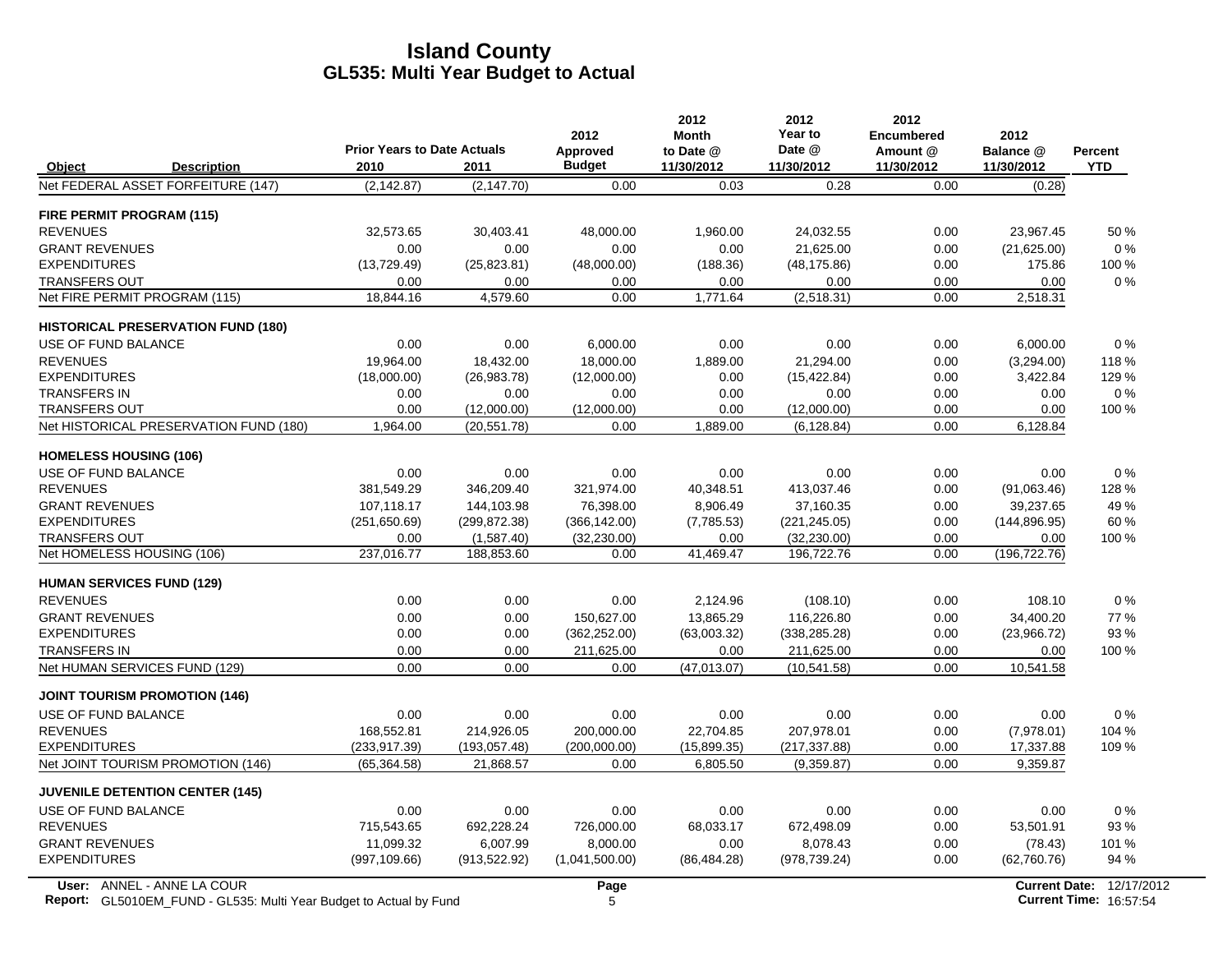|                            |                                           | <b>Prior Years to Date Actuals</b> |               | 2012<br>Approved | 2012<br><b>Month</b><br>to Date @ | 2012<br>Year to<br>Date @ | 2012<br><b>Encumbered</b><br>Amount @ | 2012<br>Balance @ | Percent    |
|----------------------------|-------------------------------------------|------------------------------------|---------------|------------------|-----------------------------------|---------------------------|---------------------------------------|-------------------|------------|
| Object                     | <b>Description</b>                        | 2010                               | 2011          | <b>Budget</b>    | 11/30/2012                        | 11/30/2012                | 11/30/2012                            | 11/30/2012        | <b>YTD</b> |
| <b>TRANSFERS IN</b>        |                                           | 0.00                               | 403,000.00    | 350,000.00       | 0.00                              | 350,000.00                | 0.00                                  | 0.00              | 100 %      |
| <b>TRANSFERS OUT</b>       |                                           | (46,500.00)                        | (45, 400.00)  | (42,500.00)      | 0.00                              | (42,500.00)               | 0.00                                  | 0.00              | 100 %      |
|                            | Net JUVENILE DETENTION CENTER (145)       | (316, 966.69)                      | 142,313.31    | 0.00             | (18, 451.11)                      | 9,337.28                  | 0.00                                  | (9,337.28)        |            |
|                            | <b>LOW-INCOME HOUSING SURCHARGE (105)</b> |                                    |               |                  |                                   |                           |                                       |                   |            |
| USE OF FUND BALANCE        |                                           | 0.00                               | 0.00          | 0.00             | 0.00                              | 0.00                      | 0.00                                  | 0.00              | 0%         |
| <b>REVENUES</b>            |                                           | 92.487.14                          | 86,022.48     | 123,532.00       | 7,739.60                          | 96.765.63                 | 0.00                                  | 26,766.37         | 78%        |
| <b>EXPENDITURES</b>        |                                           | (90,069.00)                        | (43, 115.76)  | (109, 933.00)    | 0.00                              | (131, 388.08)             | 0.00                                  | 21,455.08         | 120 %      |
| <b>TRANSFERS OUT</b>       |                                           | 0.00                               | 0.00          | (13,599.00)      | 0.00                              | (13,599.00)               | 0.00                                  | 0.00              | 100 %      |
|                            | Net LOW-INCOME HOUSING SURCHARGE (105)    | 2,418.14                           | 42,906.72     | 0.00             | 7,739.60                          | (48, 221.45)              | 0.00                                  | 48,221.45         |            |
| <b>MENTAL HEALTH (113)</b> |                                           |                                    |               |                  |                                   |                           |                                       |                   |            |
| USE OF FUND BALANCE        |                                           | 0.00                               | 0.00          | 0.00             | 0.00                              | 0.00                      | 0.00                                  | 0.00              | 0%         |
| <b>REVENUES</b>            |                                           | 227,826.64                         | 160,660.70    | 240,762.00       | 21,481.23                         | 157,925.95                | 0.00                                  | 82,836.05         | 66 %       |
| <b>GRANT REVENUES</b>      |                                           | 39,807.49                          | 98,205.21     | 0.00             | 7,513.20                          | 52,363.93                 | 0.00                                  | (52, 363.93)      | $0\%$      |
| <b>EXPENDITURES</b>        |                                           | (222, 339.78)                      | (238, 141.08) | (214, 704.00)    | (6,219.82)                        | (184, 213.43)             | 0.00                                  | (30, 490.57)      | 86 %       |
| TRANSFERS OUT              |                                           | 0.00                               | (3,968.50)    | (26,058.00)      | 0.00                              | (26,058.00)               | 0.00                                  | 0.00              | 100 %      |
| Net MENTAL HEALTH (113)    |                                           | 45,294.35                          | 16,756.33     | 0.00             | 22,774.61                         | 18.45                     | 0.00                                  | (18.45)           |            |
|                            | MH THERAPEUTIC COURT SALES TAX (126)      |                                    |               |                  |                                   |                           |                                       |                   |            |
| USE OF FUND BALANCE        |                                           | 0.00                               | 0.00          | 0.00             | 0.00                              | 0.00                      | 0.00                                  | 0.00              | $0\%$      |
| <b>REVENUES</b>            |                                           | 699,492.55                         | 686,914.91    | 725,000.00       | 68,027.21                         | 671,710.39                | 0.00                                  | 53,289.61         | 93%        |
| <b>GRANT REVENUES</b>      |                                           | 8,765.92                           | 32,244.09     | 64,110.00        | 4,565.58                          | 20,591.07                 | 0.00                                  | 43,518.93         | 32 %       |
| <b>EXPENDITURES</b>        |                                           | (482, 242.97)                      | (570, 135.56) | (673, 720.00)    | (67, 522.07)                      | (637, 518.93)             | 0.00                                  | (36, 201.07)      | 95 %       |
| <b>TRANSFERS IN</b>        |                                           | 0.00                               | 0.00          | 0.00             | 0.00                              | 0.00                      | 0.00                                  | 0.00              | 0%         |
| <b>TRANSFERS OUT</b>       |                                           | (52,800.00)                        | (53, 274.80)  | (115, 390.00)    | 0.00                              | (115, 390.00)             | 0.00                                  | 0.00              | 100 %      |
|                            | Net MH THERAPEUTIC COURT SALES TAX (126)  | 173,215.50                         | 95,748.64     | 0.00             | 5,070.72                          | (60, 607.47)              | 0.00                                  | 60,607.47         |            |
|                            | <b>NATURAL RESOURCES FUND (165)</b>       |                                    |               |                  |                                   |                           |                                       |                   |            |
| <b>REVENUES</b>            |                                           | 0.00                               | 0.00          | 0.00             | 0.00                              | 2.471.40                  | 0.00                                  | (2,471.40)        | 0%         |
| <b>GRANT REVENUES</b>      |                                           | 0.00                               | 0.00          | 0.00             | 17,716.92                         | 141,234.48                | 0.00                                  | (141, 234.48)     | 0%         |
| <b>EXPENDITURES</b>        |                                           | 0.00                               | 0.00          | 0.00             | (22,028.92)                       | (282, 600.52)             | 0.00                                  | 282,600.52        | $0\%$      |
| <b>TRANSFERS IN</b>        |                                           | 0.00                               | 0.00          | 0.00             | 0.00                              | 202,000.00                | 0.00                                  | (202,000.00)      | $0\%$      |
|                            | Net NATURAL RESOURCES FUND (165)          | 0.00                               | 0.00          | 0.00             | (4,312.00)                        | 63,105.36                 | 0.00                                  | (63, 105.36)      |            |
| PATHS & TRAILS (137)       |                                           |                                    |               |                  |                                   |                           |                                       |                   |            |
| <b>REVENUES</b>            |                                           | 0.00                               | 0.00          | 0.00             | 0.00                              | 0.00                      | 0.00                                  | 0.00              | 0%         |
| <b>GRANT REVENUES</b>      |                                           | 10,365.68                          | 56,367.40     | 740,000.00       | 0.00                              | 0.00                      | 0.00                                  | 740,000.00        | $0\%$      |
| <b>EXPENDITURES</b>        |                                           | (57,905.88)                        | (47, 986.74)  | (946,000.00)     | (6,506.55)                        | (54, 184.89)              | 0.00                                  | (891, 815.11)     | 6 %        |
| <b>TRANSFERS IN</b>        |                                           | 0.00                               | 0.00          | 206,000.00       | 0.00                              | 0.00                      | 0.00                                  | 206,000.00        | $0\%$      |
| <b>TRANSFERS OUT</b>       |                                           | 0.00                               | 0.00          | 0.00             | 0.00                              | 0.00                      | 0.00                                  | 0.00              | $0\%$      |
| Net PATHS & TRAILS (137)   |                                           | (47, 540.20)                       | 8,380.66      | 0.00             | (6,506.55)                        | (54, 184.89)              | 0.00                                  | 54,184.89         |            |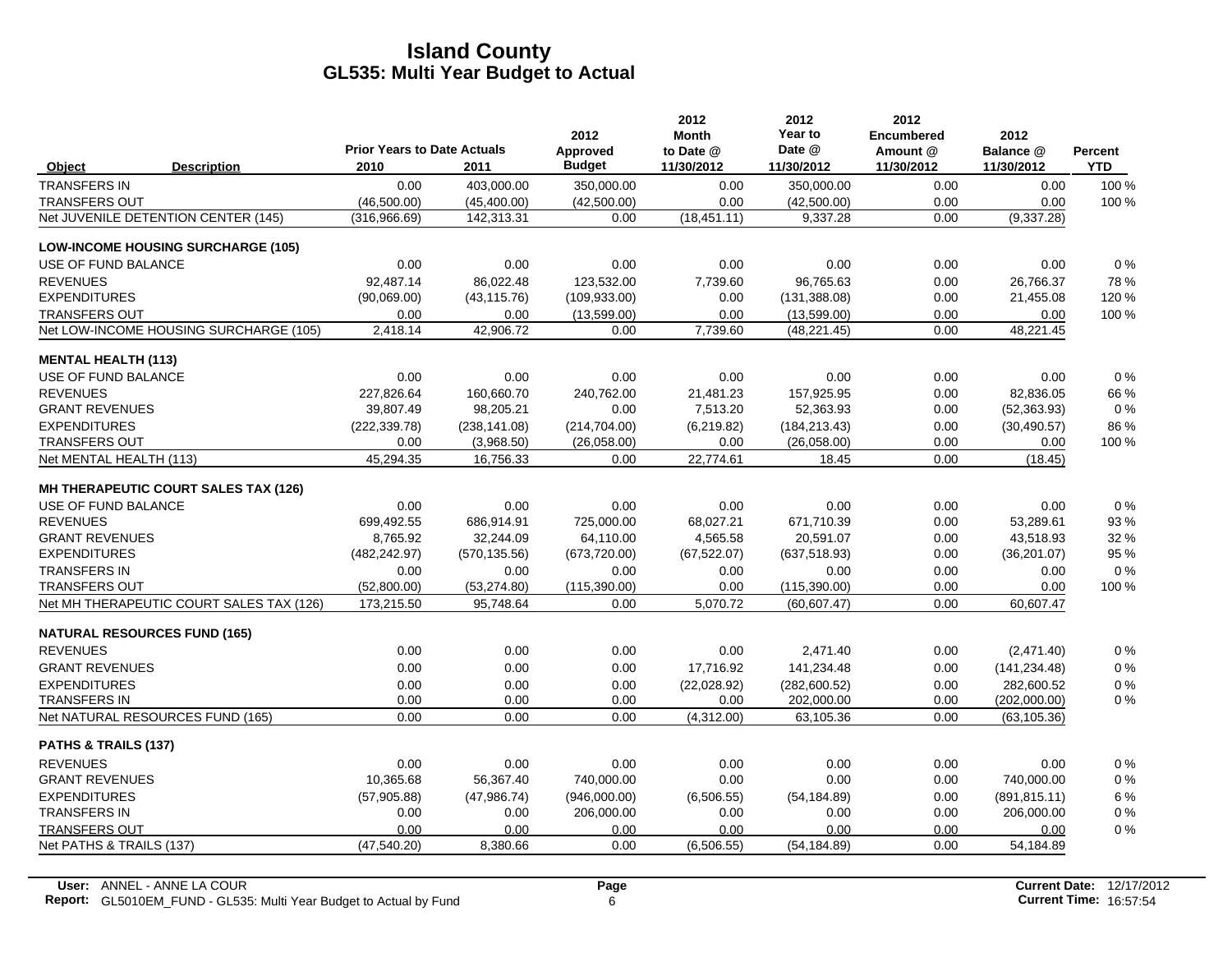|                           |                                          |                                            |                | 2012                      | 2012<br><b>Month</b>    | 2012<br>Year to      | 2012<br><b>Encumbered</b> | 2012                    |                       |
|---------------------------|------------------------------------------|--------------------------------------------|----------------|---------------------------|-------------------------|----------------------|---------------------------|-------------------------|-----------------------|
| Object                    | <b>Description</b>                       | <b>Prior Years to Date Actuals</b><br>2010 | 2011           | Approved<br><b>Budget</b> | to Date @<br>11/30/2012 | Date @<br>11/30/2012 | Amount @<br>11/30/2012    | Balance @<br>11/30/2012 | Percent<br><b>YTD</b> |
|                           | PUBLIC HEALTH POOLING (104)              |                                            |                |                           |                         |                      |                           |                         |                       |
| USE OF FUND BALANCE       |                                          | 0.00                                       | 0.00           | 0.00                      | 0.00                    | 0.00                 | 0.00                      | 0.00                    | 0%                    |
| <b>REVENUES</b>           |                                          | 1,150,049.83                               | 842,166.80     | 994,731.00                | 33,838.88               | 776,924.61           | 0.00                      | 217,806.39              | 78%                   |
| <b>GRANT REVENUES</b>     |                                          | 1.018.760.76                               | 1.132.401.76   | 857.998.00                | 12.295.29               | 907.979.55           | 0.00                      | (49, 981.55)            | 106 %                 |
| <b>EXPENDITURES</b>       |                                          | (2,780,513.43)                             | (2,644,501.05) | (2,388,899.00)            | (191, 643.94)           | (2, 199, 152.35)     | 0.00                      | (189, 746.65)           | 92%                   |
| <b>TRANSFERS IN</b>       |                                          | 721,159.77                                 | 425,274.00     | 637,237.00                | 0.00                    | 293,237.00           | 0.00                      | 344,000.00              | 46 %                  |
| <b>TRANSFERS OUT</b>      |                                          | (147, 967.00)                              | (114, 267.00)  | (101, 067.00)             | 0.00                    | (101, 067.00)        | 0.00                      | 0.00                    | 100 %                 |
|                           | Net PUBLIC HEALTH POOLING (104)          | (38, 510.07)                               | (358, 925.49)  | 0.00                      | (145, 509.77)           | (322,078.19)         | 0.00                      | 322,078.19              |                       |
| <b>PUBLIC WORKS (139)</b> |                                          |                                            |                |                           |                         |                      |                           |                         |                       |
| USE OF FUND BALANCE       |                                          | 0.00                                       | 0.00           | 12,662.00                 | 0.00                    | 0.00                 | 0.00                      | 12,662.00               | 0%                    |
| <b>REVENUES</b>           |                                          | 0.00                                       | 0.00           | 0.00                      | 0.00                    | 0.00                 | 0.00                      | 0.00                    | 0%                    |
| <b>EXPENDITURES</b>       |                                          | (396, 100.46)                              | (390, 829.29)  | (457, 662.00)             | (35, 492.00)            | (399.953.52)         | 0.00                      | (57,708.48)             | 87%                   |
| <b>TRANSFERS IN</b>       |                                          | 419,912.00                                 | 431,600.00     | 445,000.00                | 0.00                    | 405,000.00           | 0.00                      | 40,000.00               | 91 %                  |
| <b>TRANSFERS OUT</b>      |                                          | 0.00                                       | 0.00           | 0.00                      | 0.00                    | 0.00                 | 0.00                      | 0.00                    | $0\%$                 |
| Net PUBLIC WORKS (139)    |                                          | 23,811.54                                  | 40,770.71      | 0.00                      | (35, 492.00)            | 5,046.48             | 0.00                      | (5,046.48)              |                       |
|                           | <b>REET 1 CAPITAL IMPROVEMENTS (134)</b> |                                            |                |                           |                         |                      |                           |                         |                       |
| USE OF FUND BALANCE       |                                          | 0.00                                       | 0.00           | 388,000.00                | 0.00                    | 0.00                 | 0.00                      | 388,000.00              | 0%                    |
| <b>REVENUES</b>           |                                          | 636,129.64                                 | 584,681.51     | 600,000.00                | 79,500.84               | 658.927.22           | 0.00                      | (58, 927.22)            | 110%                  |
| <b>EXPENDITURES</b>       |                                          | (96, 578.28)                               | (782, 516.52)  | (779,000.00)              | (50.00)                 | (164, 925.20)        | 0.00                      | (614, 074.80)           | 21 %                  |
| <b>TRANSFERS IN</b>       |                                          | 0.00                                       | 0.00           | 0.00                      | 0.00                    | 0.00                 | 0.00                      | 0.00                    | 0%                    |
| TRANSFERS OUT             |                                          | (76, 799.37)                               | (68,951.80)    | (209,000.00)              | 0.00                    | (179,000.00)         | 0.00                      | (30,000.00)             | 86 %                  |
|                           | Net REET 1 CAPITAL IMPROVEMENTS (134)    | 462,751.99                                 | (266, 786.81)  | 0.00                      | 79,450.84               | 315,002.02           | 0.00                      | (315,002.02)            |                       |
|                           | <b>REET 2 CAPITAL FACILITIES (135)</b>   |                                            |                |                           |                         |                      |                           |                         |                       |
| USE OF FUND BALANCE       |                                          | 0.00                                       | 0.00           | 560,720.00                | 0.00                    | 0.00                 | 0.00                      | 560,720.00              | 0%                    |
| <b>REVENUES</b>           |                                          | 637,816.04                                 | 584,681.51     | 600,000.00                | 79,500.84               | 658,927.22           | 0.00                      | (58, 927.22)            | 110 %                 |
| <b>GRANT REVENUES</b>     |                                          | 0.00                                       | 0.00           | 0.00                      | 0.00                    | 0.00                 | 0.00                      | 0.00                    | 0%                    |
| <b>EXPENDITURES</b>       |                                          | (180, 660.13)                              | (181, 873.29)  | (630,000.00)              | 183.97                  | (98, 620.24)         | 0.00                      | (531, 379.76)           | 16 %                  |
| <b>TRANSFERS IN</b>       |                                          | 0.00                                       | 0.00           | 0.00                      | 0.00                    | 0.00                 | 0.00                      | 0.00                    | 0%                    |
| <b>TRANSFERS OUT</b>      |                                          | (153, 320.00)                              | (186, 230.00)  | (530, 720.00)             | 0.00                    | (534, 808.40)        | 0.00                      | 4,088.40                | 101%                  |
|                           | Net REET 2 CAPITAL FACILITIES (135)      | 303,835.91                                 | 216,578.22     | 0.00                      | 79,684.81               | 25,498.58            | 0.00                      | (25, 498.58)            |                       |
|                           | <b>REET ELECTRONIC TECHNOLOGY (150)</b>  |                                            |                |                           |                         |                      |                           |                         |                       |
| USE OF FUND BALANCE       |                                          | 0.00                                       | 0.00           | 5,000.00                  | 0.00                    | 0.00                 | 0.00                      | 5,000.00                | 0%                    |
| <b>REVENUES</b>           |                                          | 13,612.00                                  | 0.00           | 0.00                      | 0.00                    | 0.00                 | 0.00                      | 0.00                    | 0%                    |
| <b>GRANT REVENUES</b>     |                                          | 100,000.00                                 | 0.00           | 0.00                      | 0.00                    | 0.00                 | 0.00                      | 0.00                    | 0%                    |
| <b>EXPENDITURES</b>       |                                          | (102, 283.14)                              | (4,821.91)     | (5,000.00)                | (410.82)                | (5,248.64)           | 0.00                      | 248.64                  | 105 %                 |
| <b>TRANSFERS OUT</b>      |                                          | 0.00                                       | 0.00           | 0.00                      | 0.00                    | 0.00                 | 0.00                      | 0.00                    | 0%                    |
|                           | Net REET ELECTRONIC TECHNOLOGY (150)     | 11,328.86                                  | (4,821.91)     | 0.00                      | (410.82)                | (5,248.64)           | 0.00                      | 5,248.64                |                       |

#### **RURAL COUNTY SALES TAX (121)**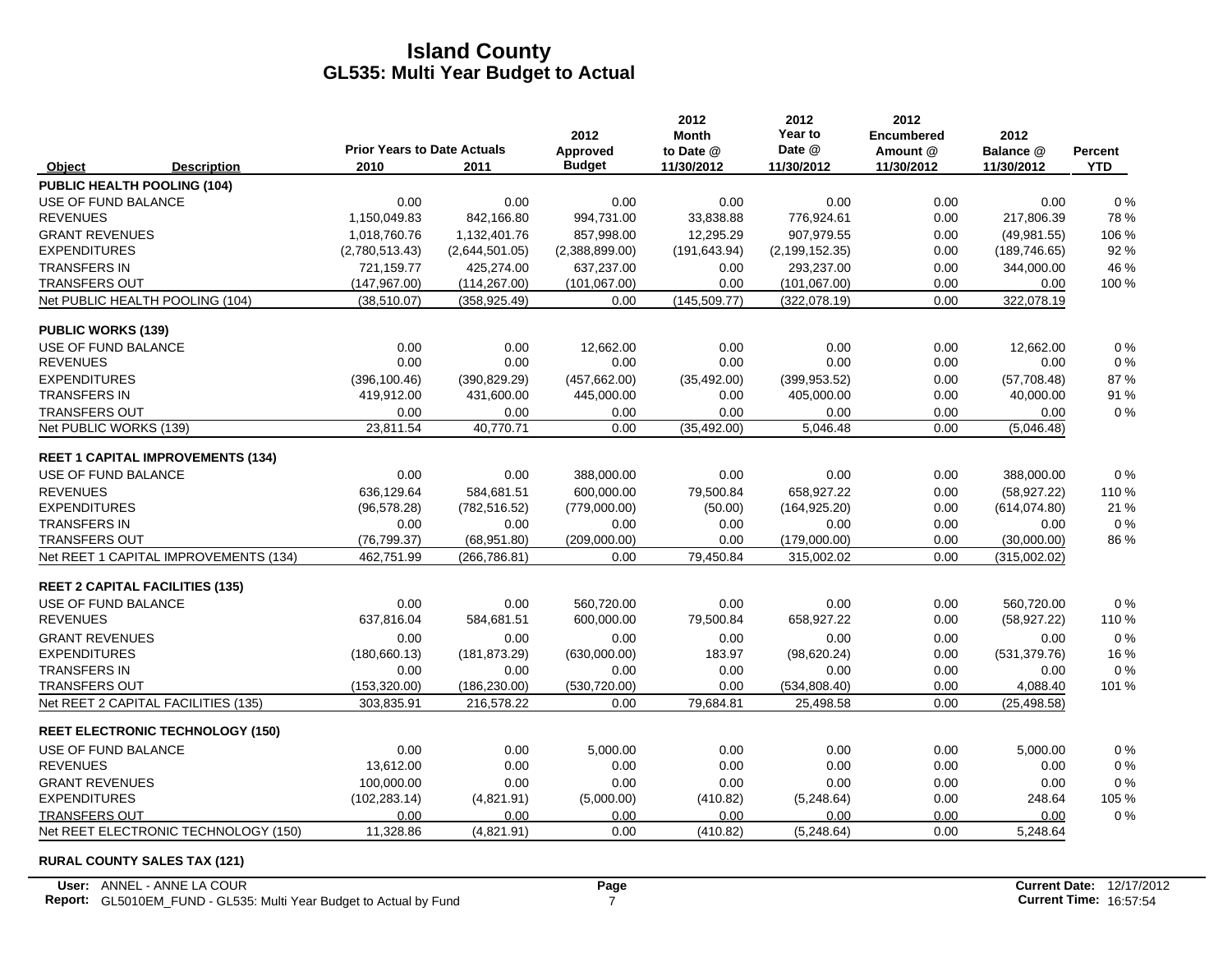|                                  |                                                |                                            |                | 2012                      | 2012<br>Month           | 2012<br><b>Year to</b> | 2012<br><b>Encumbered</b> | 2012                    |                              |
|----------------------------------|------------------------------------------------|--------------------------------------------|----------------|---------------------------|-------------------------|------------------------|---------------------------|-------------------------|------------------------------|
| Object                           | <b>Description</b>                             | <b>Prior Years to Date Actuals</b><br>2010 | 2011           | Approved<br><b>Budget</b> | to Date @<br>11/30/2012 | Date @<br>11/30/2012   | Amount @<br>11/30/2012    | Balance @<br>11/30/2012 | <b>Percent</b><br><b>YTD</b> |
| USE OF FUND BALANCE              |                                                | 0.00                                       | 0.00           | 0.00                      | 0.00                    | 0.00                   | 0.00                      | 0.00                    | 0%                           |
| <b>REVENUES</b>                  |                                                | 632,799.38                                 | 617,797.78     | 625,000.00                | 61,859.73               | 1,142,462.60           | 0.00                      | (517, 462.60)           | 183%                         |
| <b>EXPENDITURES</b>              |                                                | (715, 747.64)                              | (1,630,906.90) | (625,000.00)              | 0.00                    | (319, 410.05)          | 0.00                      | (305, 589.95)           | 51 %                         |
| <b>TRANSFERS OUT</b>             |                                                | (2,800.00)                                 | (2,700.00)     | 0.00                      | 0.00                    | 0.00                   | 0.00                      | 0.00                    | 0%                           |
|                                  | Net RURAL COUNTY SALES TAX (121)               | (85,748.26)                                | (1,015,809.12) | 0.00                      | 61,859.73               | 823,052.55             | 0.00                      | (823,052.55)            |                              |
|                                  | <b>STORM &amp; SURFACE WATER UTILITY (144)</b> |                                            |                |                           |                         |                        |                           |                         |                              |
| USE OF FUND BALANCE              |                                                | 0.00                                       | 0.00           | 0.00                      | 0.00                    | 0.00                   | 0.00                      | 0.00                    | 0%                           |
| <b>REVENUES</b>                  |                                                | 95.46                                      | 4,579.98       | 0.00                      | 6.01                    | 88.74                  | 0.00                      | (88.74)                 | $0\%$                        |
| <b>EXPENDITURES</b>              |                                                | (3,358.10)                                 | (3,067.20)     | (27, 160.00)              | (10.62)                 | (2,654.57)             | 0.00                      | (24, 505.43)            | 10%                          |
| <b>TRANSFERS IN</b>              |                                                | 6,420.00                                   | 25,930.00      | 27,160.00                 | 0.00                    | 27,160.00              | 0.00                      | 0.00                    | 100 %                        |
|                                  | Net STORM & SURFACE WATER UTILITY (144)        | 3,157.36                                   | 27,442.78      | 0.00                      | (4.61)                  | 24,594.17              | 0.00                      | (24, 594.17)            |                              |
| TREASURER'S M & O (116)          |                                                |                                            |                |                           |                         |                        |                           |                         |                              |
| USE OF FUND BALANCE              |                                                | 0.00                                       | 0.00           | 0.00                      | 0.00                    | 0.00                   | 0.00                      | 0.00                    | 0%                           |
| <b>REVENUES</b>                  |                                                | 30.643.82                                  | 56,139.75      | 77,424.00                 | 20,020.08               | 141,293.53             | 0.00                      | (63,869.53)             | 182%                         |
| <b>EXPENDITURES</b>              |                                                | (38, 360.41)                               | (72, 261.90)   | (77, 424.00)              | (4,041.03)              | (120, 526.87)          | 0.00                      | 43,102.87               | 156 %                        |
| <b>TRANSFERS OUT</b>             |                                                | 0.00                                       | 0.00           | 0.00                      | 0.00                    | 0.00                   | 0.00                      | 0.00                    | 0%                           |
| Net TREASURER'S M & O (116)      |                                                | (7,716.59)                                 | (16, 122.15)   | 0.00                      | 15,979.05               | 20,766.66              | 0.00                      | (20, 766.66)            |                              |
|                                  | <b>TRIAL COURT IMPROVEMENT (157)</b>           |                                            |                |                           |                         |                        |                           |                         |                              |
| <b>REVENUES</b>                  |                                                | 23,957.27                                  | 23,775.18      | 5,000.00                  | 17.11                   | 23,977.54              | 0.00                      | (18, 977.54)            | 480 %                        |
| <b>EXPENDITURES</b>              |                                                | (5,380.65)                                 | (2,535.08)     | (5,000.00)                | 0.00                    | 0.00                   | 0.00                      | (5,000.00)              | 0%                           |
|                                  | Net TRIAL COURT IMPROVEMENT (157)              | 18,576.62                                  | 21,240.10      | 0.00                      | 17.11                   | 23,977.54              | 0.00                      | (23, 977.54)            |                              |
| <b>VETERANS ASSISTANCE (107)</b> |                                                |                                            |                |                           |                         |                        |                           |                         |                              |
| USE OF FUND BALANCE              |                                                | 0.00                                       | 0.00           | 0.00                      | 0.00                    | 0.00                   | 0.00                      | 0.00                    | 0%                           |
| <b>REVENUES</b>                  |                                                | 3,757.68                                   | 777.43         | 148,000.00                | 19,593.74               | 141.993.80             | 0.00                      | 6,006.20                | 96 %                         |
| <b>EXPENDITURES</b>              |                                                | (66, 107.52)                               | (66, 881.33)   | (140, 048.00)             | (3,817.07)              | (64, 977.93)           | 0.00                      | (75,070.07)             | 46 %                         |
| <b>TRANSFERS OUT</b>             |                                                | 0.00                                       | (1,587.40)     | (7,952.00)                | 0.00                    | (7,952.00)             | 0.00                      | 0.00                    | 100 %                        |
|                                  | Net VETERANS ASSISTANCE (107)                  | (62, 349.84)                               | (67, 691.30)   | 0.00                      | 15,776.67               | 69,063.87              | 0.00                      | (69,063.87)             |                              |
|                                  | <b>WATER QUALITY ASSISTANCE (149)</b>          |                                            |                |                           |                         |                        |                           |                         |                              |
| <b>REVENUES</b>                  |                                                | 145,545.69                                 | 88,273.57      | 232,500.00                | 1,291.59                | 128,652.69             | 0.00                      | 103,847.31              | 55 %                         |
| <b>GRANT REVENUES</b>            |                                                | 0.00                                       | 65,046.34      | 100,000.00                | 0.00                    | 81,148.69              | 0.00                      | 18,851.31               | 81%                          |
| <b>EXPENDITURES</b>              |                                                | (232, 624.55)                              | (281, 678.17)  | (332, 500.00)             | (15,958.63)             | (284, 428.66)          | 0.00                      | (48,071.34)             | 86 %                         |
| <b>TRANSFERS IN</b>              |                                                | 0.00                                       | 0.00           | 0.00                      | 0.00                    | 0.00                   | 0.00                      | 0.00                    | 0%                           |
| <b>TRANSFERS OUT</b>             |                                                | 0.00                                       | 0.00           | 0.00                      | 0.00                    | 0.00                   | 0.00                      | 0.00                    | $0\%$                        |
|                                  | Net WATER QUALITY ASSISTANCE (149)             | (87,078.86)                                | (128, 358.26)  | 0.00                      | (14,667.04)             | (74, 627.28)           | 0.00                      | 74,627.28               |                              |
| <b>Grand Total All Funds</b>     |                                                | 3,691,840.25                               | 167,214.96     | 0.00                      | 1,234,689.37            | 5,219,799.51           | 0.00                      | (5,219,799.51)          |                              |